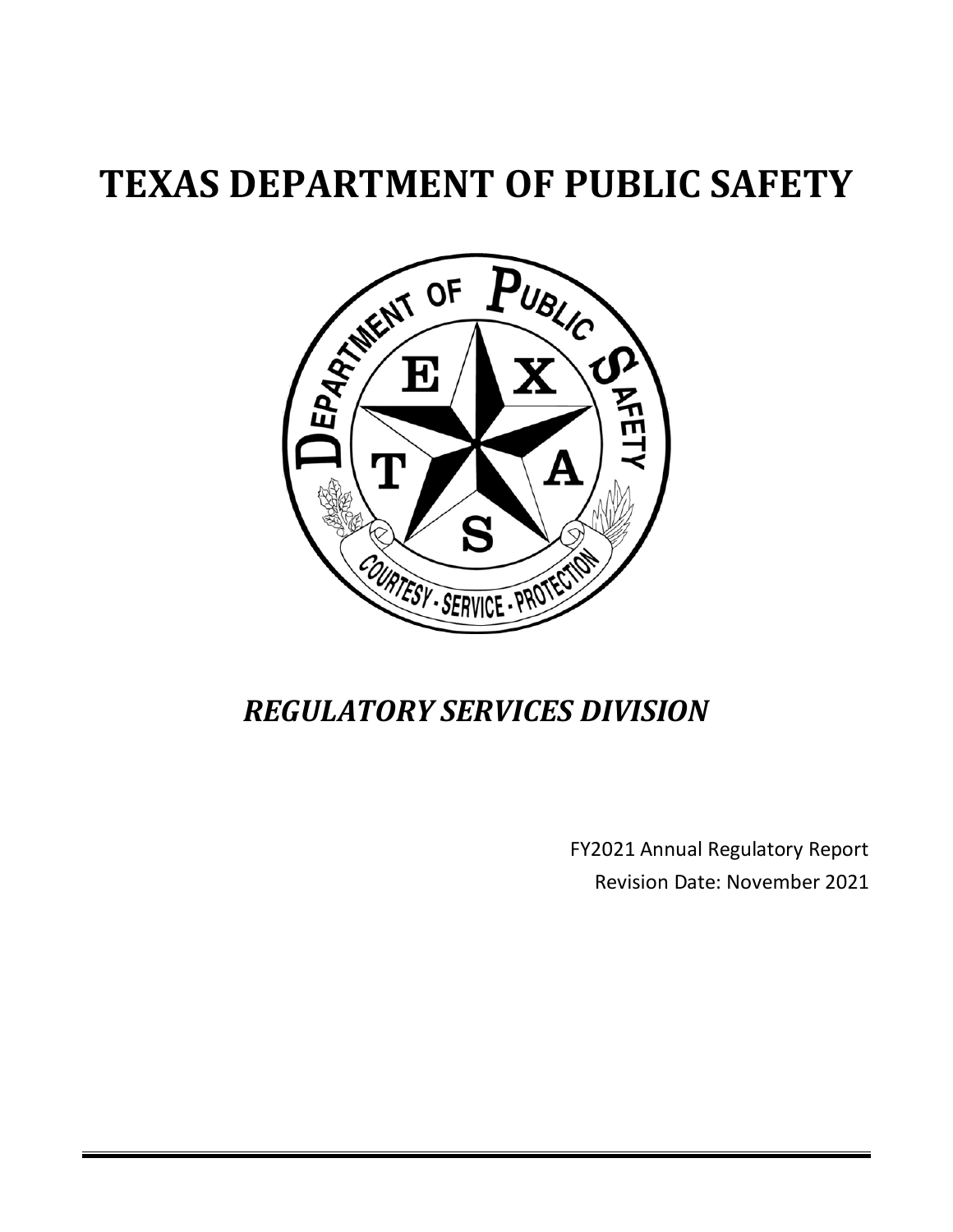# **TABLE OF CONTENTS**

| 1.   |  |  |
|------|--|--|
| 2.   |  |  |
| 2.1. |  |  |
| 2.2. |  |  |
| 2.3. |  |  |
| 2.4. |  |  |
| 3.   |  |  |
| 3.1. |  |  |
| 3.2. |  |  |
| 3.3. |  |  |
| 3.4. |  |  |
| 3.5. |  |  |
| 4.   |  |  |
| 4.1. |  |  |
| 4.2. |  |  |
| 4.3. |  |  |
| 4.4. |  |  |
| 4.5. |  |  |
| 5.   |  |  |
| 5.1. |  |  |
| 5.2. |  |  |
| 5.3. |  |  |
| 5.4. |  |  |
| 5.5. |  |  |
| 6.   |  |  |
| 6.1. |  |  |
| 6.2. |  |  |
| 6.3. |  |  |
| 6.4. |  |  |
| 6.5. |  |  |
| 7.   |  |  |
| 7.1. |  |  |
| 7.2. |  |  |
| 7.3. |  |  |
| 7.4. |  |  |
| 7.5. |  |  |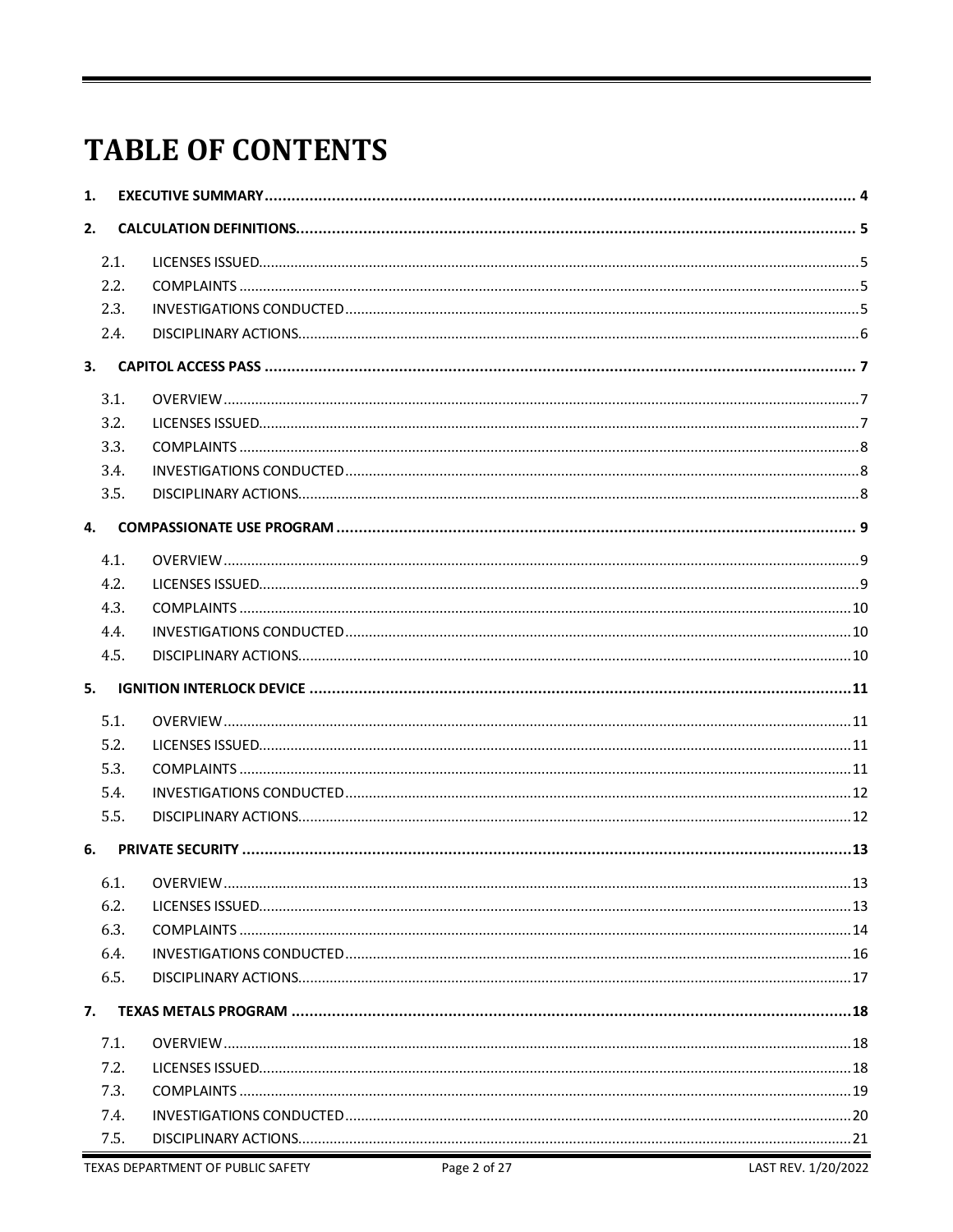| 81             |  |
|----------------|--|
| R <sub>2</sub> |  |
| 83             |  |
| 84             |  |
| 8.5.           |  |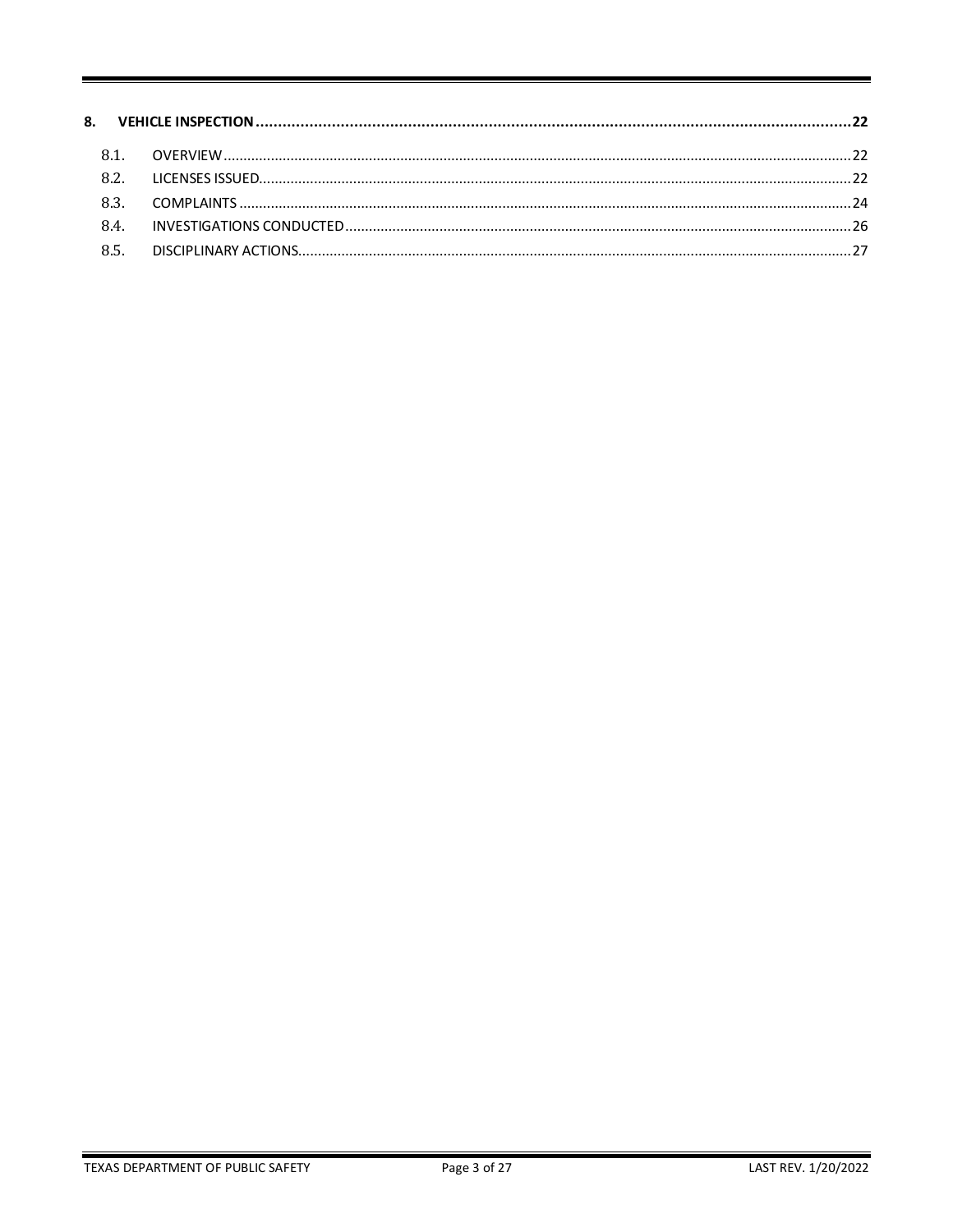## <span id="page-3-0"></span>**1. EXECUTIVE SUMMARY**

This report is provided by the Regulatory Services Division (RSD) of the Texas Department of Public Safety (DPS) in accordance with the requirements of Senate Bill 616, 86th Regular Session of the Texas Legislature, 2019.

The Regulatory Services Division (RSD) provides effective oversight of regulated programs as authorized by the Texas Legislature and uses a three-strategy approach: 1) Issuance 2) Modernization and 3) Compliance and Enforcement.

The Regulatory Services Issuance section is responsible for issuing regulatory licenses and permits, and for tracking the number of license and permit holders. Regulatory Services Issuance ensures the integrity of regulatory programs through a rigorous licensing process, which includes receiving and reviewing license and permit applications and ensuring compliance with applicable policies, codes, and statutes.

The Regulatory Services Modernization section is responsible for improving the operational efficiency and delivery of regulatory services to customers through re-engineered business processes and implementation of improved technological solutions.

The Regulatory Services Compliance and Enforcement section is responsible for auditing program licensees and permit holders for compliance with applicable state and federal regulations. The section reviews complaints from the public and monitors and analyzes program data to detect potential criminal or administrative violations. If warranted, investigations are conducted, administrative penalties are assessed, and criminal prosecutions are pursued.

RSD maintains LENS-focused regulatory services (lean, efficient, nimble, and scalable) to improvise and adapt to an ever-changing environment to provide services the citizens and legislative demands. In a LENS business model, services and employees are organized by function, rather than by program, which helps to eliminate duplication of effort and increase efficiencies. For example, RSD application staff can process permits and licenses for all regulatory programs. This allows team members to easily redirect to programs experiencing high volume to maintain processing time effectively.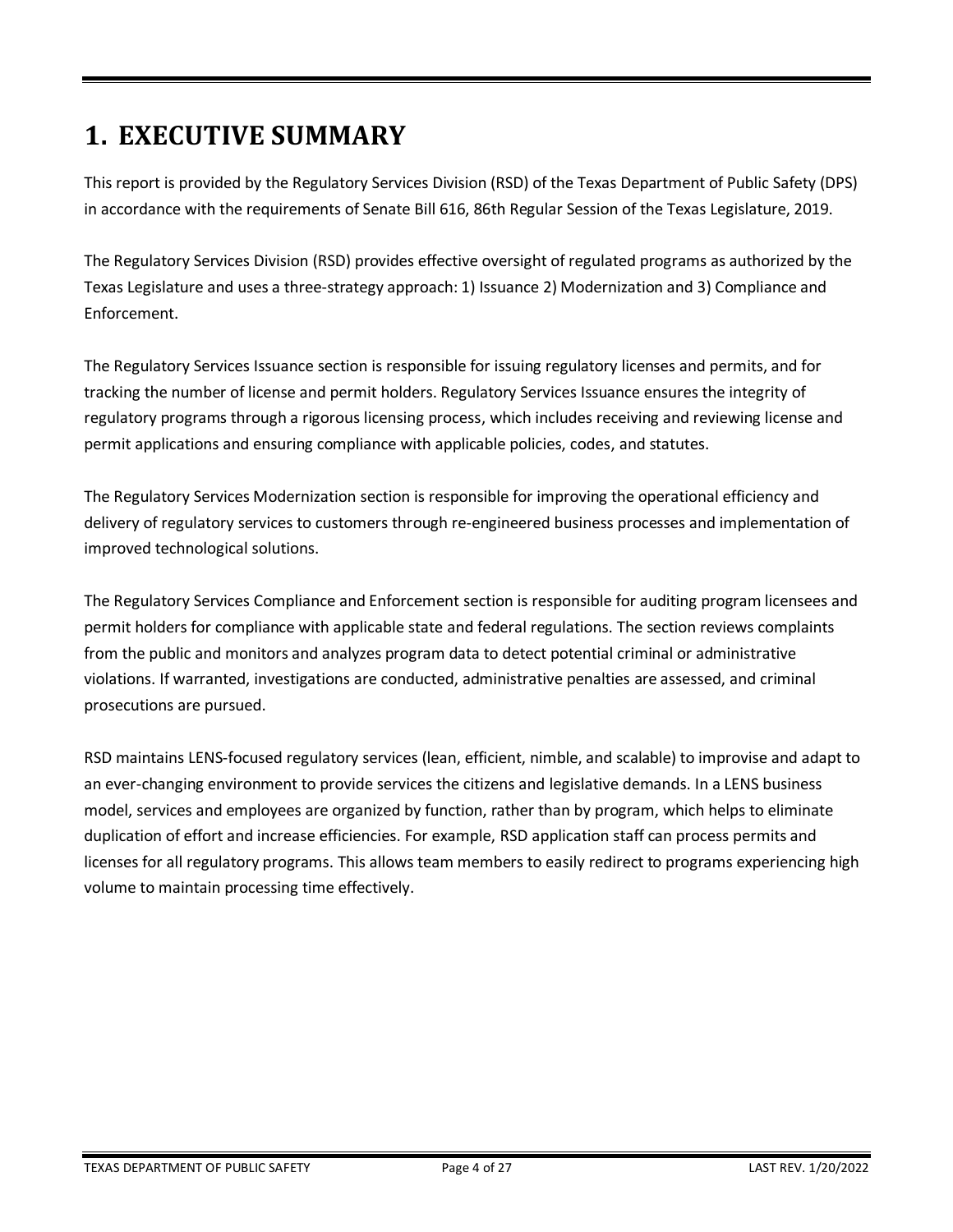## <span id="page-4-0"></span>**2. CALCULATION DEFINITIONS**

<span id="page-4-1"></span>The reporting period is calculated as Fiscal Year 2021, from September 1, 2020 through August 31, 2021.

#### **2.1. LICENSES ISSUED**

The number of licenses issued under the program during the reporting period.

#### **i DEFINITION**

<span id="page-4-2"></span>The figure reflects the number of new and renewal program licenses issued during the reporting period.

#### **2.2. COMPLAINTS**

The number and types of complaints received and resolved by the Department during the reporting period.

#### **i COMPLAINT DEFINITION**

A complaint is defined as any formal written statement received from a member of the public providing facts or cause for action against a licensed/authorized person or business, or a person/business working without a license in a program regulated by the Regulatory Services Division.

#### **ii RECEIVED AND RESOLVED**

Complaints are documented on the day received by the Department through an electronic form, email, fax, or the United States Postal Service.

RSD investigates complaints, and records are documented as closed on the day the Division disposes of the complaint. Complaint disposition points include closed for insufficient evidence, no violations found during the investigation, administrative violations found, and notification sent to the subject, or criminal violations are found and referred to law enforcement for further investigation.

#### <span id="page-4-3"></span>**2.3. INVESTIGATIONS CONDUCTED**

The number of investigations conducted by the Department during the reporting period.

#### **i DEFINITION**

This is a cumulative number reflecting investigations resulting from received complaints, violations found during a routine inspection, leads from law enforcement and other state agencies, and reviewing program metrics such as Vehicle Inspection Clean Scan analysis. Since an investigation can be conducted without a complaint (i.e., violations found during a routine inspection or reviewing program metrics), it is important to note that the number of complaints and investigations conducted will not always match in this report.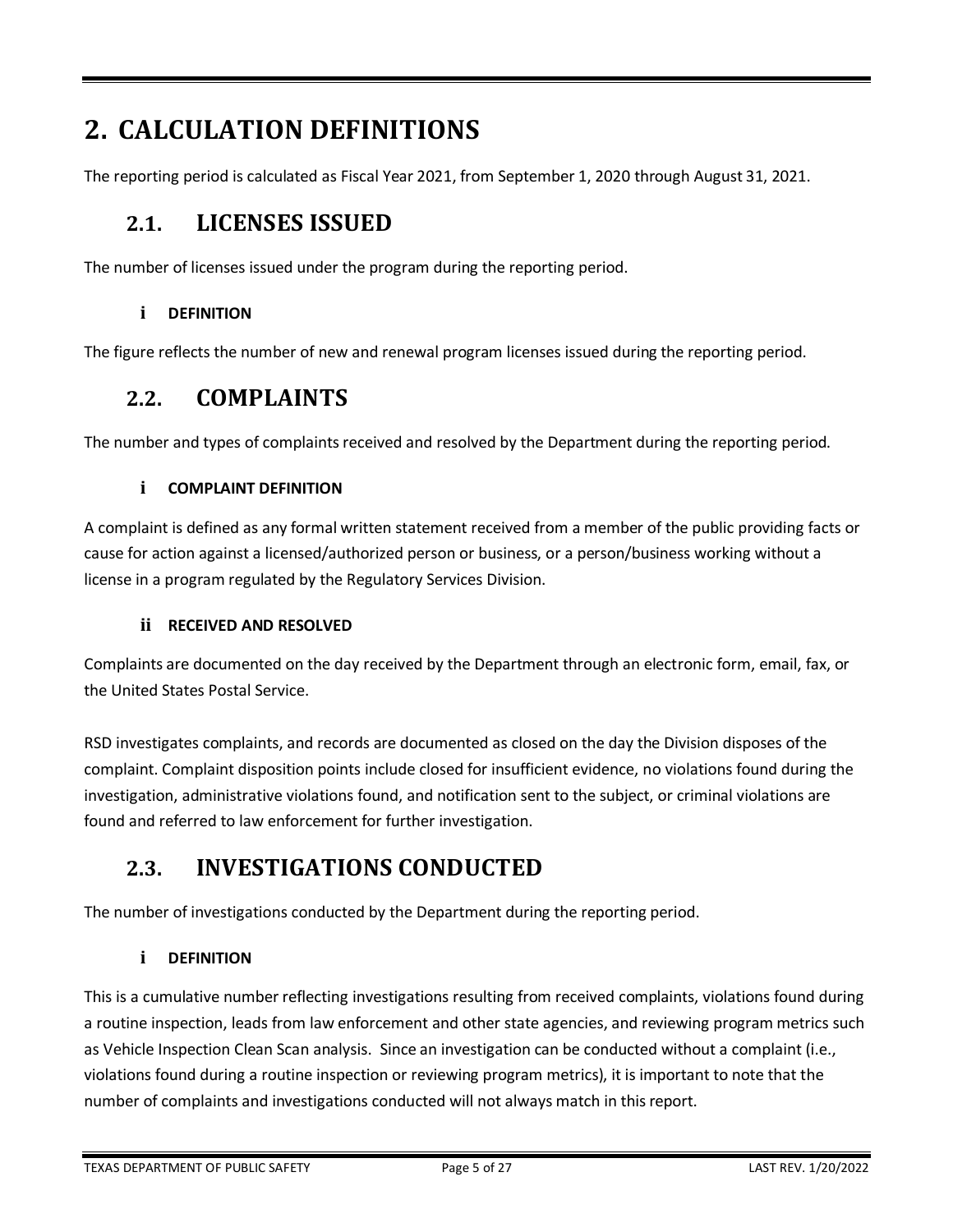### <span id="page-5-0"></span>**2.4. DISCIPLINARY ACTIONS**

The number and types of disciplinary actions taken by the Department during the reporting period.

#### **i DEFINITION**

This calculation reflects all the disciplinary actions taken by the Division during the reporting period. An action is defined as formal notification to the subject of violations of program statute or administrative rules. Disciplinary actions taken can be the outcome of a complaint, inspection, investigations, background report, and notice of arrest or ineligibility to remain a licensee. Since disciplinary action can be taken without a formal investigation such as cases where a licensee becomes ineligible, it is important to note that the number of disciplinary actions may not match the number of complaints or investigations in this report.

Disciplinary action types in the report include advisory notices, cease and desist, fine, reprimand, revocation, or suspension.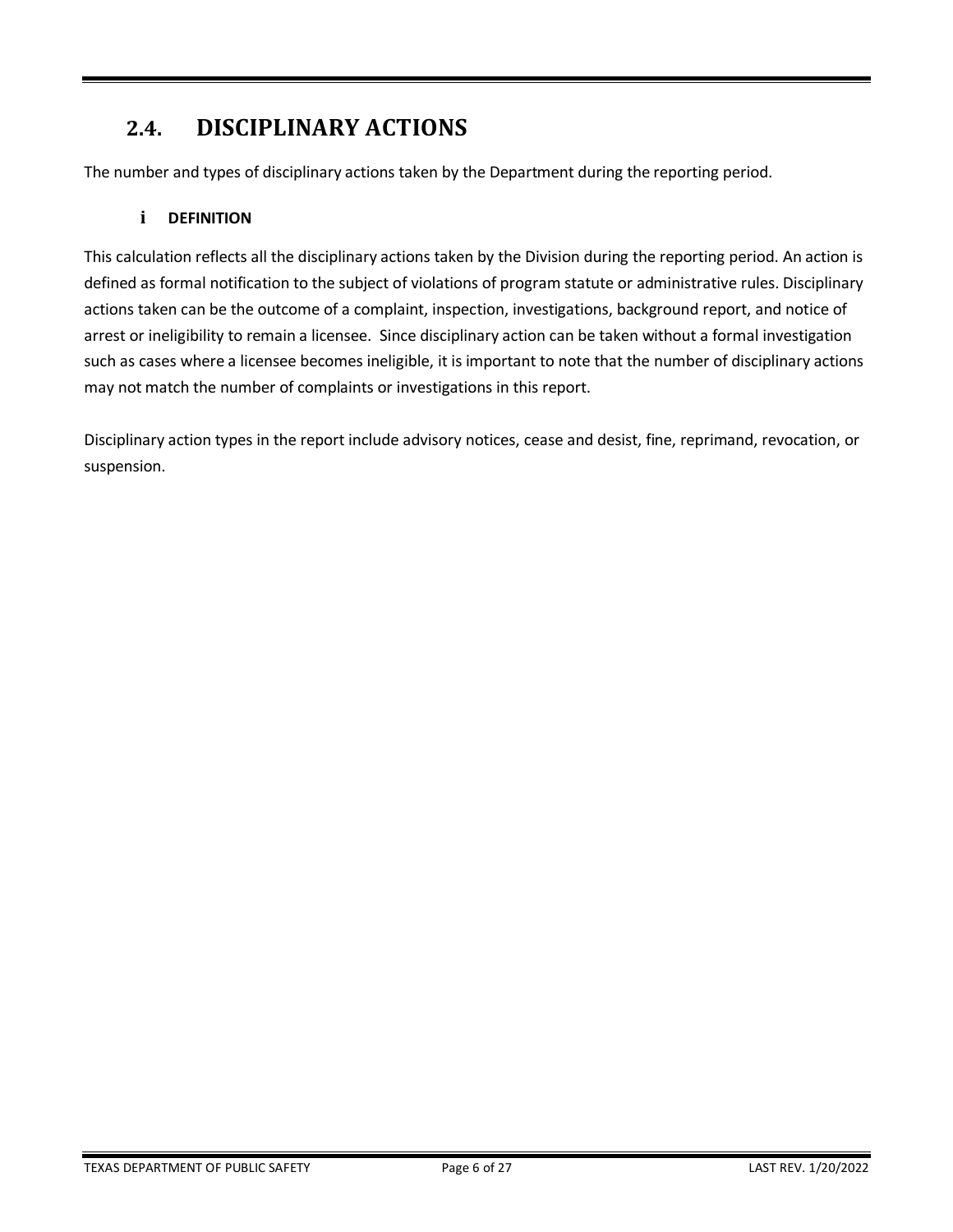## <span id="page-6-0"></span>**3. CAPITOL ACCESS PASS**

#### <span id="page-6-1"></span>**3.1. OVERVIEW**

The Regulatory Services Division oversees the Capitol Access Pass (CAP) expedited access program under the authority of the Texas Government Code[, Chapter 411,](https://statutes.capitol.texas.gov/Docs/GV/htm/GV.411.htm) and the related administrative rules (37 TAC Part 1, [Chapter 2\)](https://texreg.sos.state.tx.us/public/readtac$ext.ViewTAC?tac_view=4&ti=37&pt=1&ch=2&rl=Y).

The CAP program provides expedited access to the Texas State Capitol through the main public entrances. Approved applicants gain access to the Capitol by presenting their Texas Driver License or Texas ID card at the line designated for CAP and handgun license holders.

#### <span id="page-6-2"></span>**3.2. LICENSES ISSUED**



In 2021, the Regulatory Services Division issued 224 individual licenses.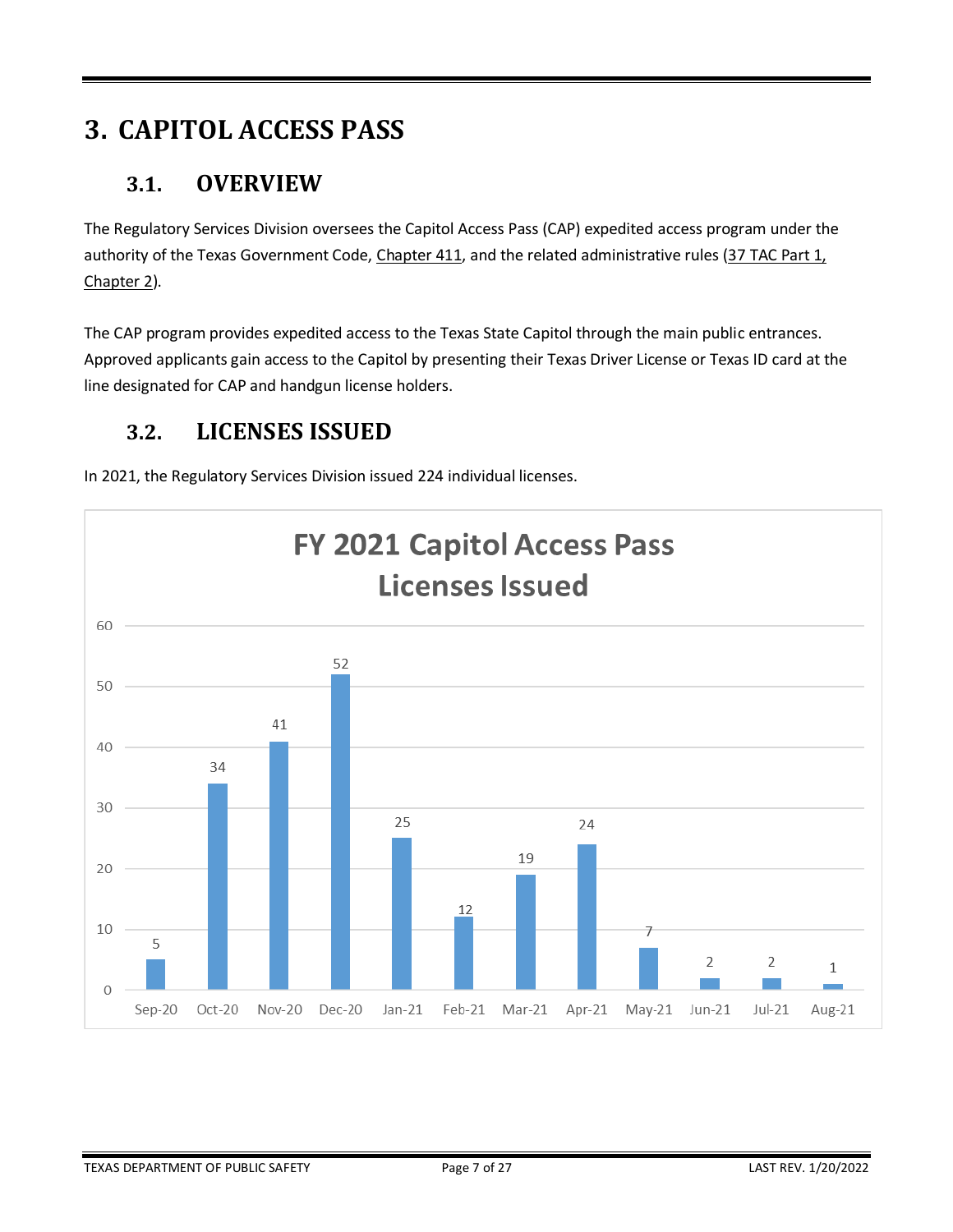<span id="page-7-0"></span>In 2021, the Regulatory Services Division received one complaint resulting in no action due to insufficient evidence or no violation found.

#### **i VIOLATION DESIGNATION**

| Non-Regulated Program |  |
|-----------------------|--|
|                       |  |

#### <span id="page-7-1"></span>**3.4. INVESTIGATIONS CONDUCTED**

In 2021, the Regulatory Services Division conducted one investigation from a complaint resulting in no action due to insufficient evidence or no violation found.

#### <span id="page-7-2"></span>**3.5. DISCIPLINARY ACTIONS**

In 2021, the Regulatory Services Division did not take any formal disciplinary action against a licensee.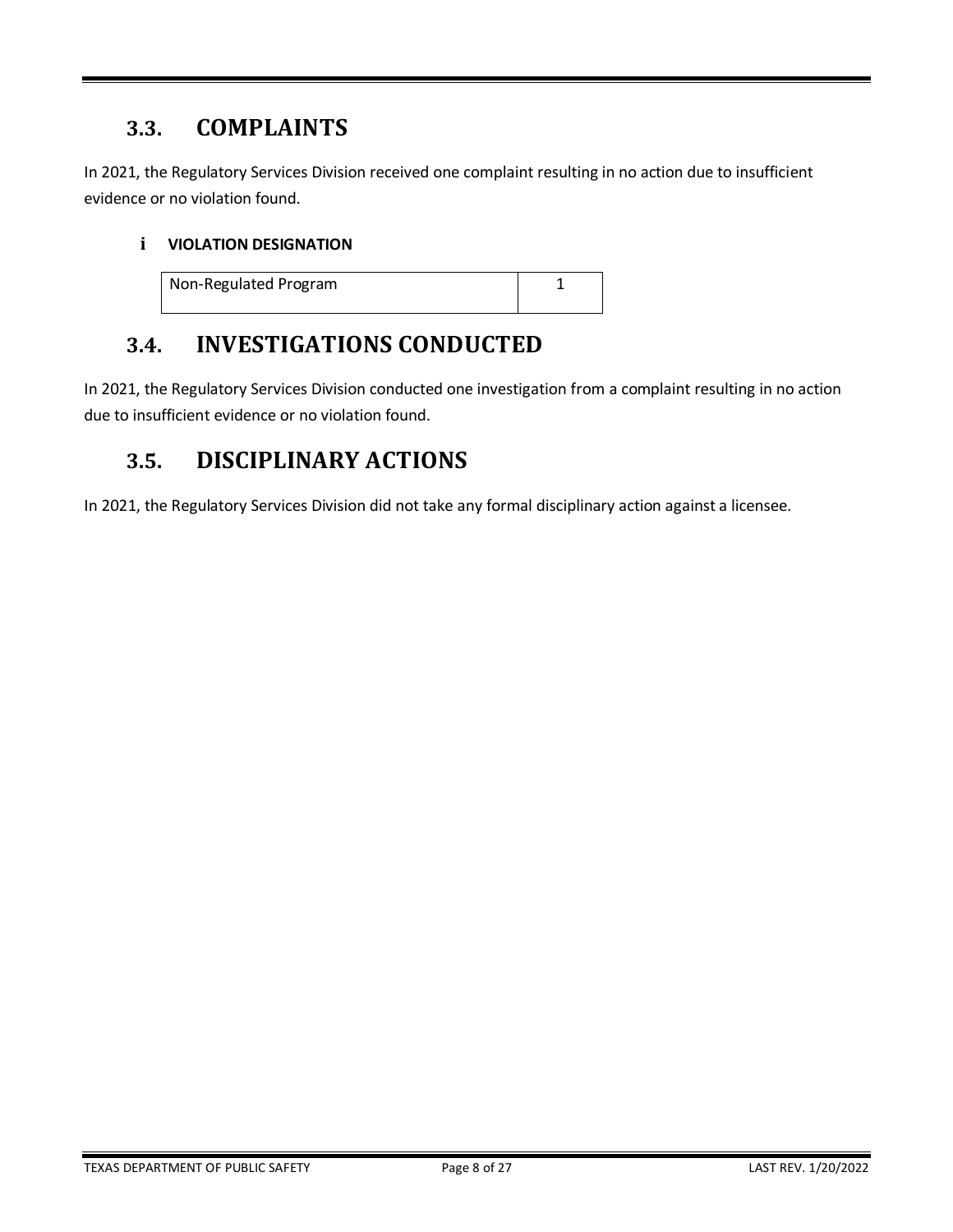## <span id="page-8-0"></span>**4. COMPASSIONATE USE PROGRAM**

#### <span id="page-8-1"></span>**4.1. OVERVIEW**

The Regulatory Services Division administers the Compassionate Use Program (CUP) in Texas, under the authority of the Texas Health and Safety Code, Chapter 487. Through the program, the Division operates a secure online registry of qualified physicians who can prescribe low tetrahydrocannabinol (THC) to patients with specific medical conditions. The registry, called the Compassionate Use Registry of Texas (CURT), is designed to prevent more than one qualified physician from registering as the prescriber for a single patient, is accessible to law enforcement agencies and dispensing organizations to verify patients of low-THC cannabis, and allows a physician to input safety and efficacy data derived from the treatment of patients for whom low-THC cannabis is prescribed. The Regulatory Services Division also manages the licensing of organizations that dispense low-THC cannabis to patients in the Compassionate Use Registry of Texas.

### <span id="page-8-2"></span>**4.2. LICENSES ISSUED**

In 2021, the Regulatory Services Division issued 59 employee licenses and had three active dispensing facilities.

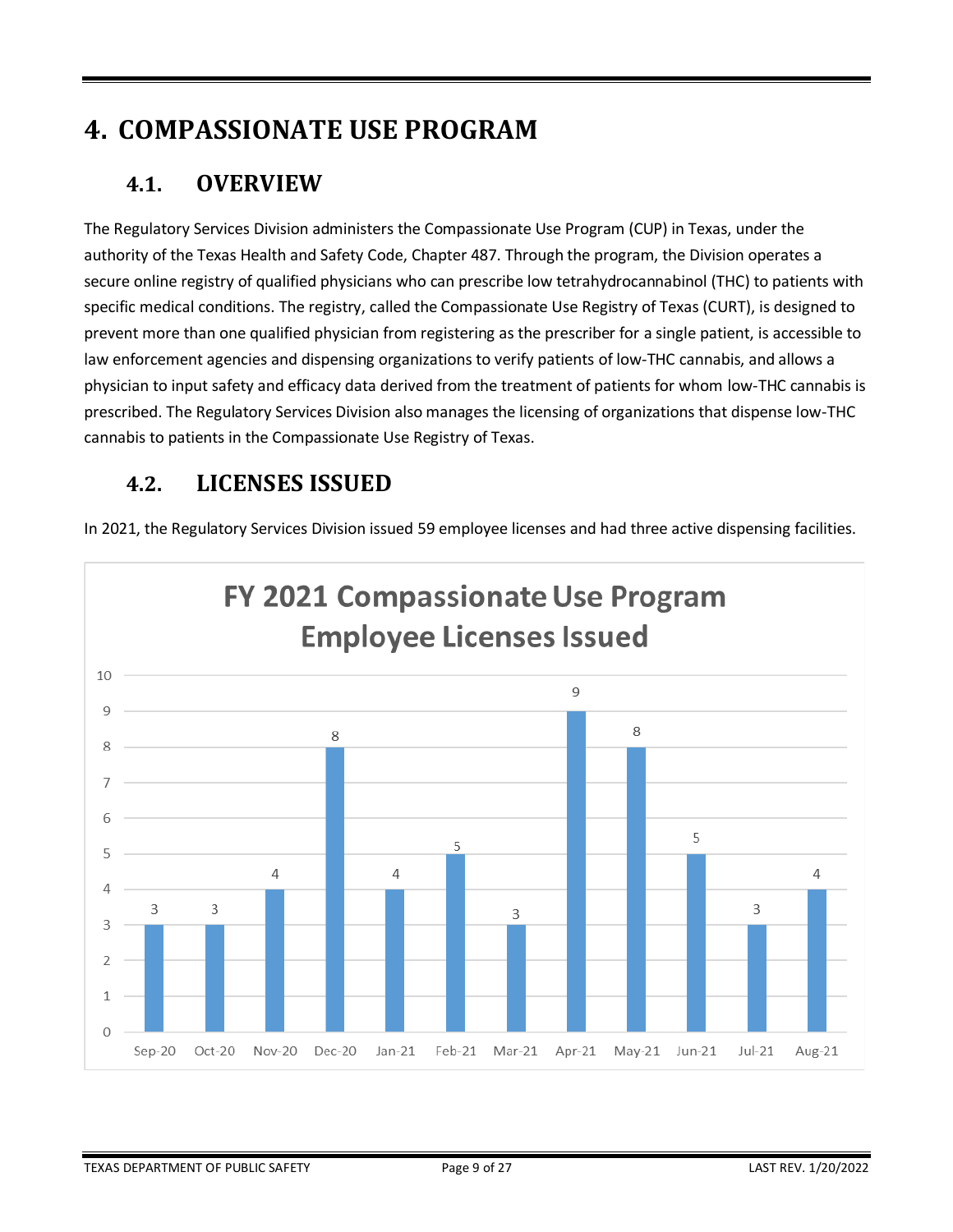<span id="page-9-0"></span>In 2021, the Regulatory Services Division received three complaints resulting in no action due to insufficient evidence or no violation found.

#### **i VIOLATION DESIGNATION**

| Theft |  |
|-------|--|
| Other |  |

#### <span id="page-9-1"></span>**4.4. INVESTIGATIONS CONDUCTED**

In 2021, the Regulatory Services Division conducted 6 investigations: three from complaints, two from inspections, and one from Law Enforcement.

#### <span id="page-9-2"></span>**4.5. DISCIPLINARY ACTIONS**

In 2021, the Regulatory Services Division did not take any formal disciplinary action against a licensee.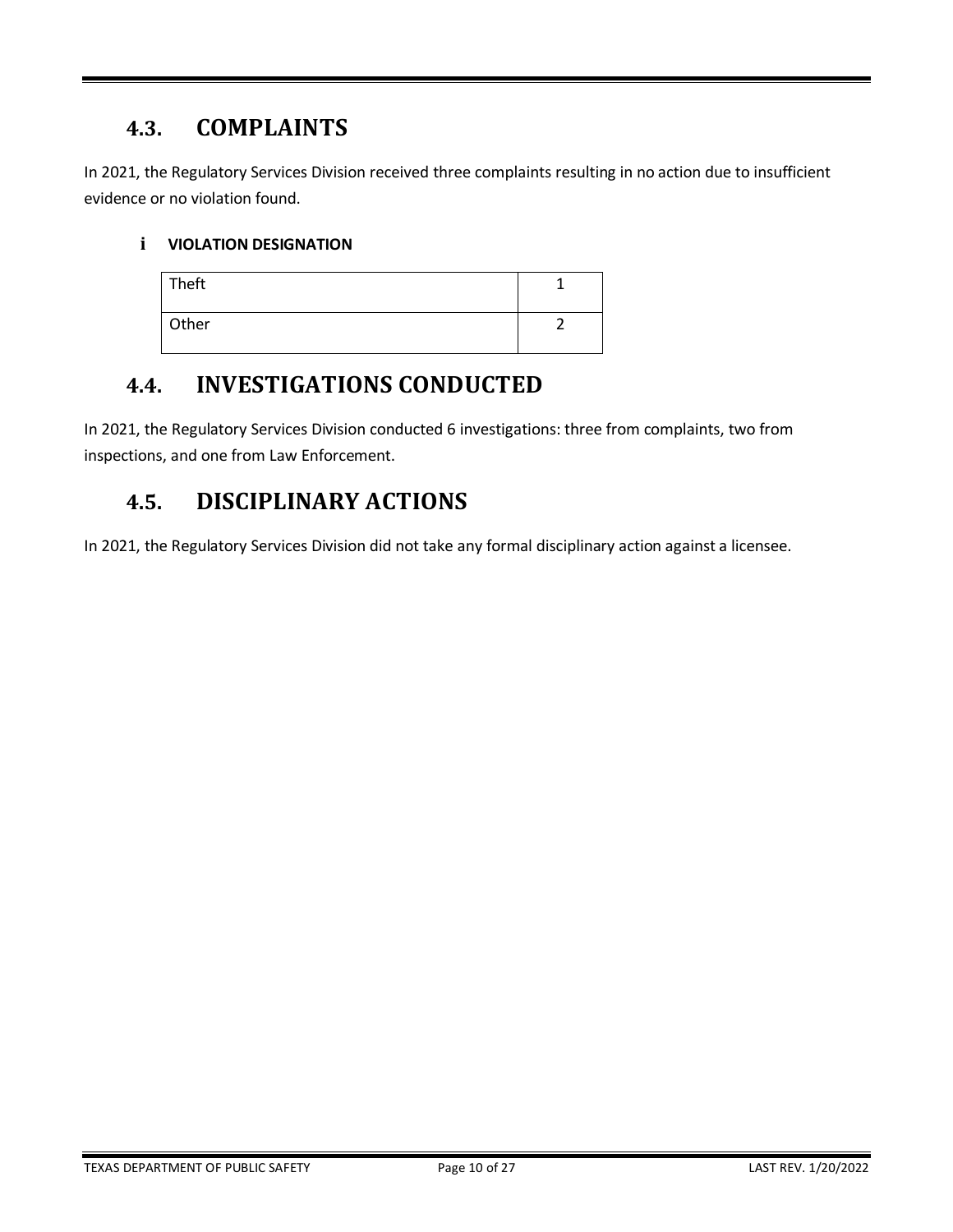## <span id="page-10-0"></span>**5. IGNITION INTERLOCK DEVICE**

#### <span id="page-10-1"></span>**5.1. OVERVIEW**

The Regulatory Services Division regulates the service providers of ignition interlock devices for citizens who are court-ordered to have a device installed.

The Texas Transportation Cod[e §521.2476](https://statutes.capitol.texas.gov/Docs/TN/htm/TN.521.htm#521.2476) requires DPS to establish minimum standards for vendors of Ignition Interlock Devices (IID) who conduct business in Texas and procedures to ensure compliance with those standards, including procedures for the inspection of a vendor's facilities.

### <span id="page-10-2"></span>**5.2. LICENSES ISSUED**



In 2021, the Regulatory Services Division issued 411 service center authorizations.

#### <span id="page-10-3"></span>**5.3. COMPLAINTS**

In 2021, the Regulatory Services Division received one complaint resulting in no action due to insufficient evidence or no violation found.

#### **i VIOLATION DESIGNATION**

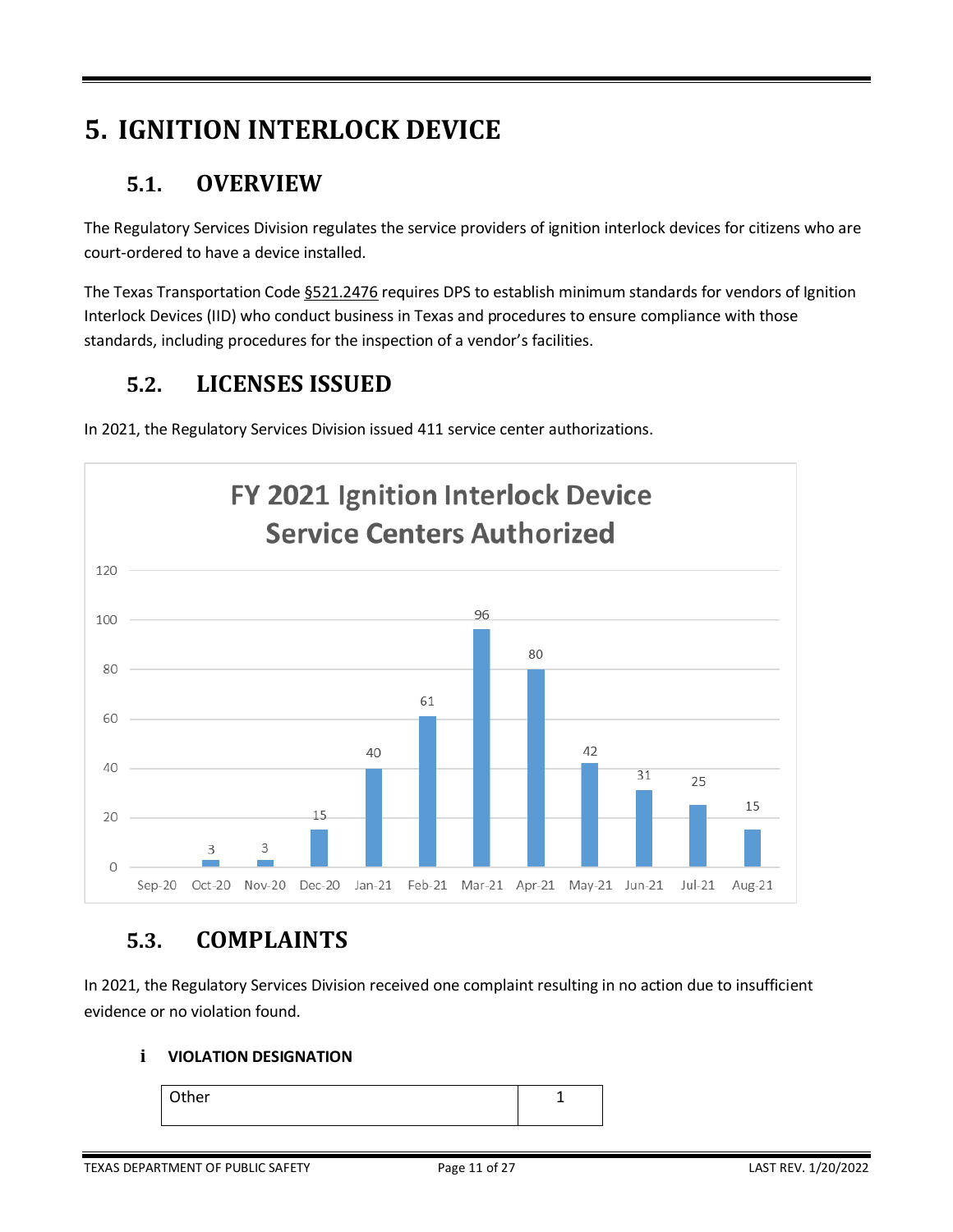### <span id="page-11-0"></span>**5.4. INVESTIGATIONS CONDUCTED**

In 2021, the Regulatory Services Division conducted three investigations: one complaint, and two as a result of inspections.

### <span id="page-11-1"></span>**5.5. DISCIPLINARY ACTIONS**

In 2021, the Regulatory Services Division did not take any formal disciplinary action against a licensee. Service Centers were able to correct deficiencies to comply.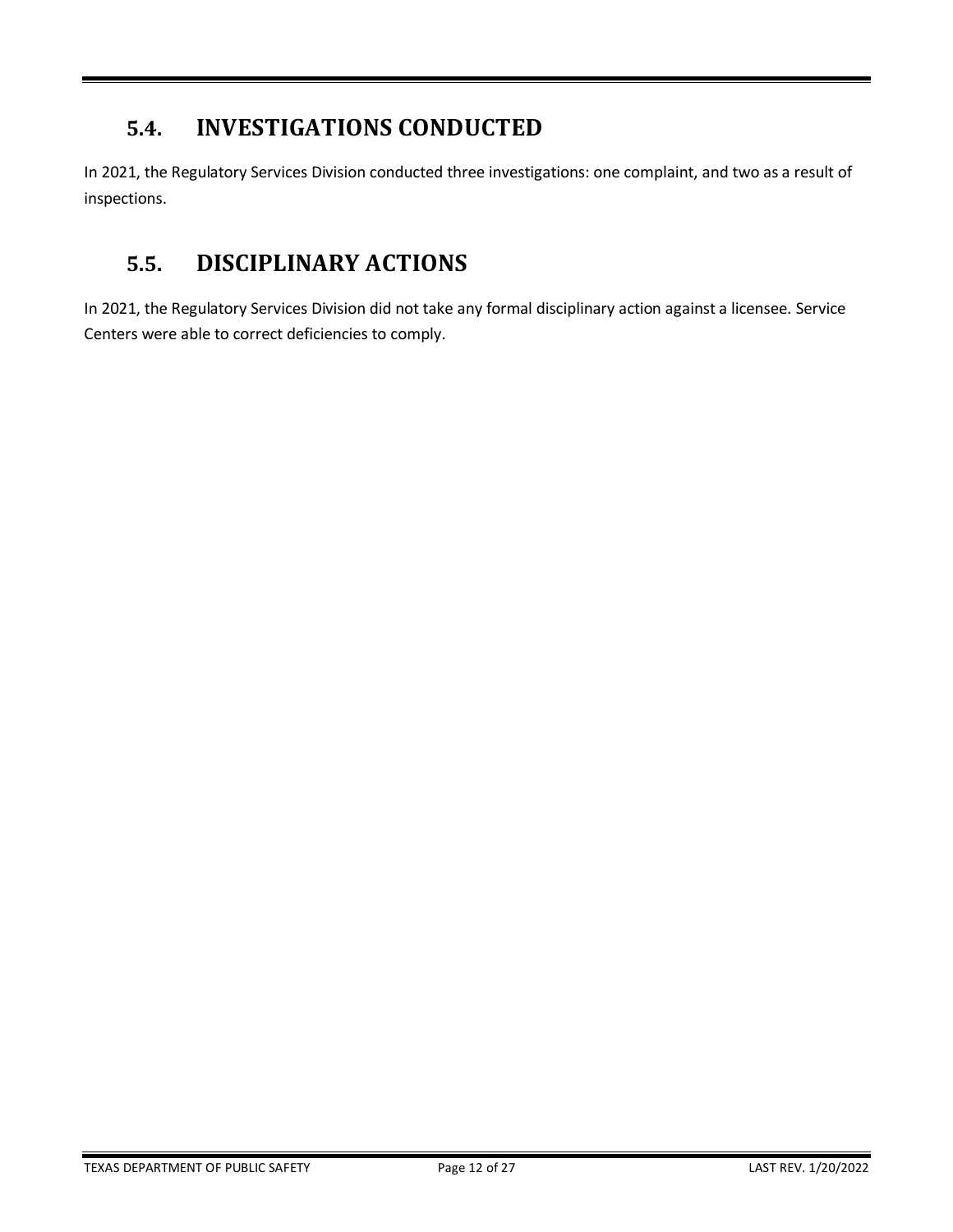## <span id="page-12-0"></span>**6. PRIVATE SECURITY**

#### <span id="page-12-1"></span>**6.1. OVERVIEW**

The Regulatory Services Division regulates the private security profession in Texas. The Division protects the public by conducting fingerprint-based background checks on applicants, investigating and resolving complaints, and taking disciplinary action against licensees or seeking criminal prosecution of those who perform private security services without a license.

The private security profession includes armed and unarmed security guards, personal protection officers, private investigators, alarm systems installers and monitors, armored car couriers, electronic access control device installers, and locksmiths. DPS regulates the private security profession under the authority of the Texas Occupations Code, [Chapter 1702,](https://statutes.capitol.texas.gov/Docs/OC/htm/OC.1702.htm) and the related administrative rules [\(Title 37, Part 1, Chapter 35\)](https://texreg.sos.state.tx.us/public/readtac$ext.ViewTAC?tac_view=4&ti=37&pt=1&ch=35).

### <span id="page-12-2"></span>**6.2. LICENSES ISSUED**

**FY 2021 Private Security Licenses Issued** 10,000 8,731 9,000 8,228 7,514 7,515 8,000 7,147 7,070 7,055 6,934 6,754 7,000 6,315 6,032 6,000 5,292 5,000 4,000 3,000 2,000 860 816 805 794 767 748 708 750 701 685 566 742 1,000  $\overline{0}$ Sep-20 Oct-20 Nov-20 Feb-21 Mar-21  $Jul-21$ Dec-20 Jan-21 Apr-21 May-21 Jun-21 Aug-21 Individual Business

In 2021, the Regulatory Services Division issued 84,587 individual licenses and 8,942 business licenses.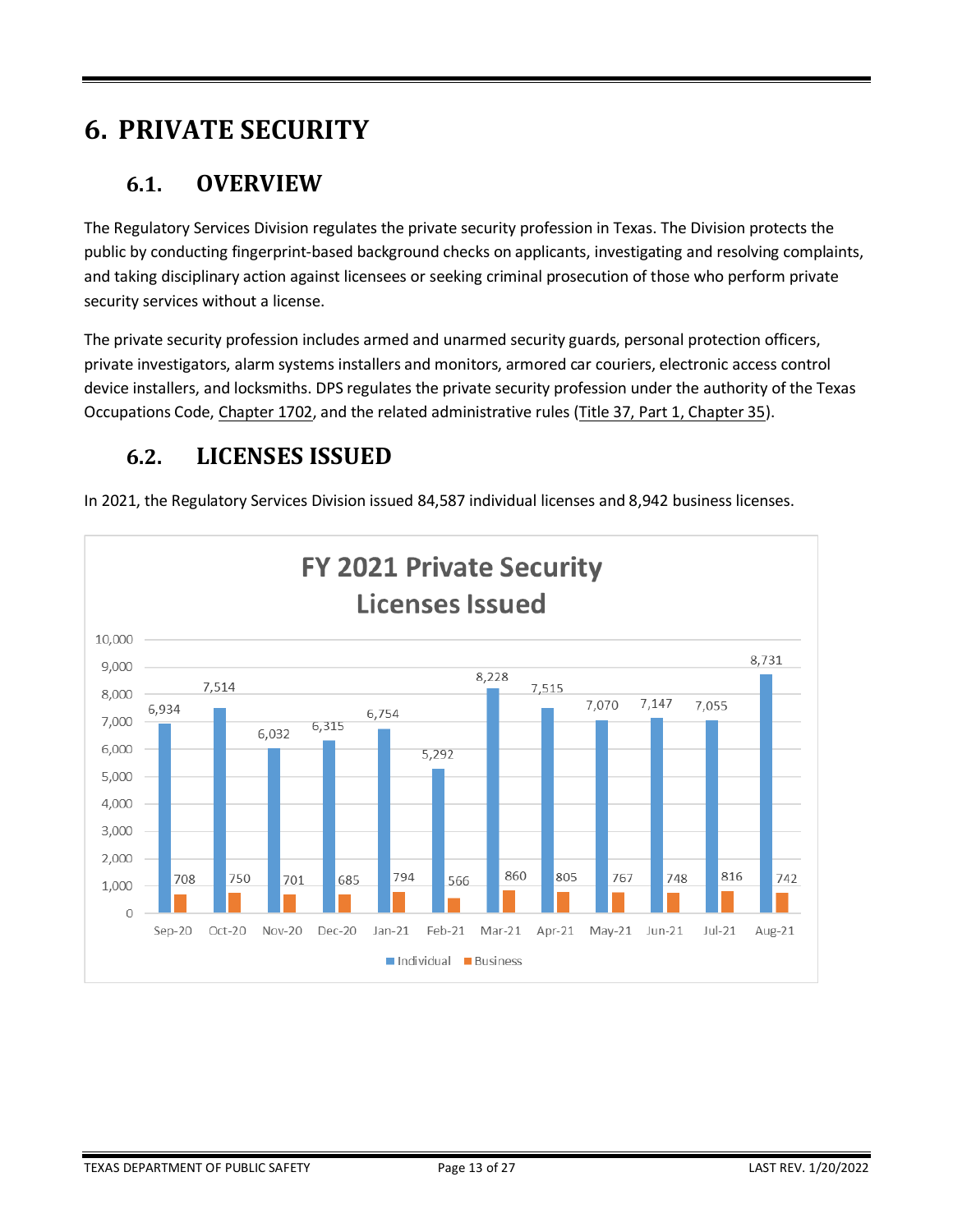<span id="page-13-0"></span>In 2021, the Regulatory Services Division received 448 complaints: 96 were referred for disciplinary action, five were referred to law enforcement, five referred to other state agencies, and the remainder resulted in no action due to insufficient evidence or no violation found.



#### **i VIOLATION DESIGNATION**

| Advertisement Violation     | 7  |
|-----------------------------|----|
| <b>Arrest Notification</b>  | 3  |
| <b>Assault</b>              | 7  |
| <b>Bounty Hunters</b>       | 1  |
| <b>Brandish Firearm</b>     | 1  |
| <b>Continuing Education</b> | 1  |
| <b>Contract Violation</b>   | 19 |
| <b>Criminal Trespass</b>    | 1  |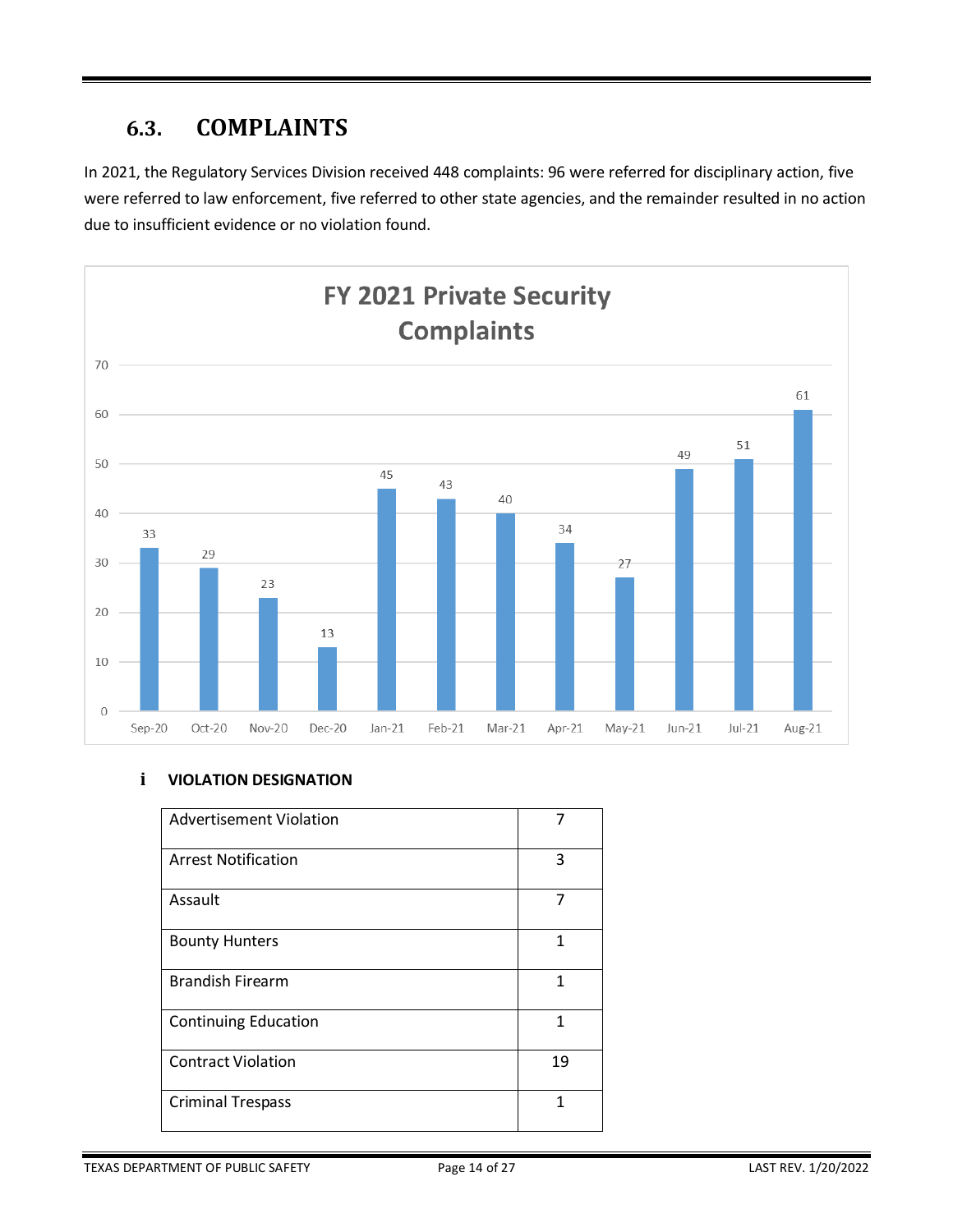| <b>Deceptive Business Practices</b>      | 26             |
|------------------------------------------|----------------|
| Eligibility                              | 1              |
| <b>Employing an Unqualified Person</b>   | 10             |
| Equipment                                | 3              |
| Failure to Register                      | 4              |
| <b>Firearms Discharge</b>                | $\overline{2}$ |
| Fraud                                    | 7              |
| Harassment                               | 12             |
| Impersonating a Public Servant           | 7              |
| Impersonating a Security Officer         | 4              |
| Non-Compliance                           | 3              |
| Non-Regulated Program                    | $\mathbf{1}$   |
| Operating with Expired License           | 29             |
| Operating with Suspended Insurance       | 3              |
| Operating without a License              | 117            |
| Operating without Company Representative | 7              |
| <b>Pocket Card</b>                       | $\mathbf{1}$   |
| Records Issue                            | 7              |
| Safety Issue                             | $\overline{2}$ |
| <b>Standards of Conduct</b>              | 17             |
| Tampering with a Government Document     | 2              |
| Theft                                    | 8              |
| Threat                                   | 6              |
| Uniform                                  | 14             |
| <b>Unregistered Entity</b>               | 6              |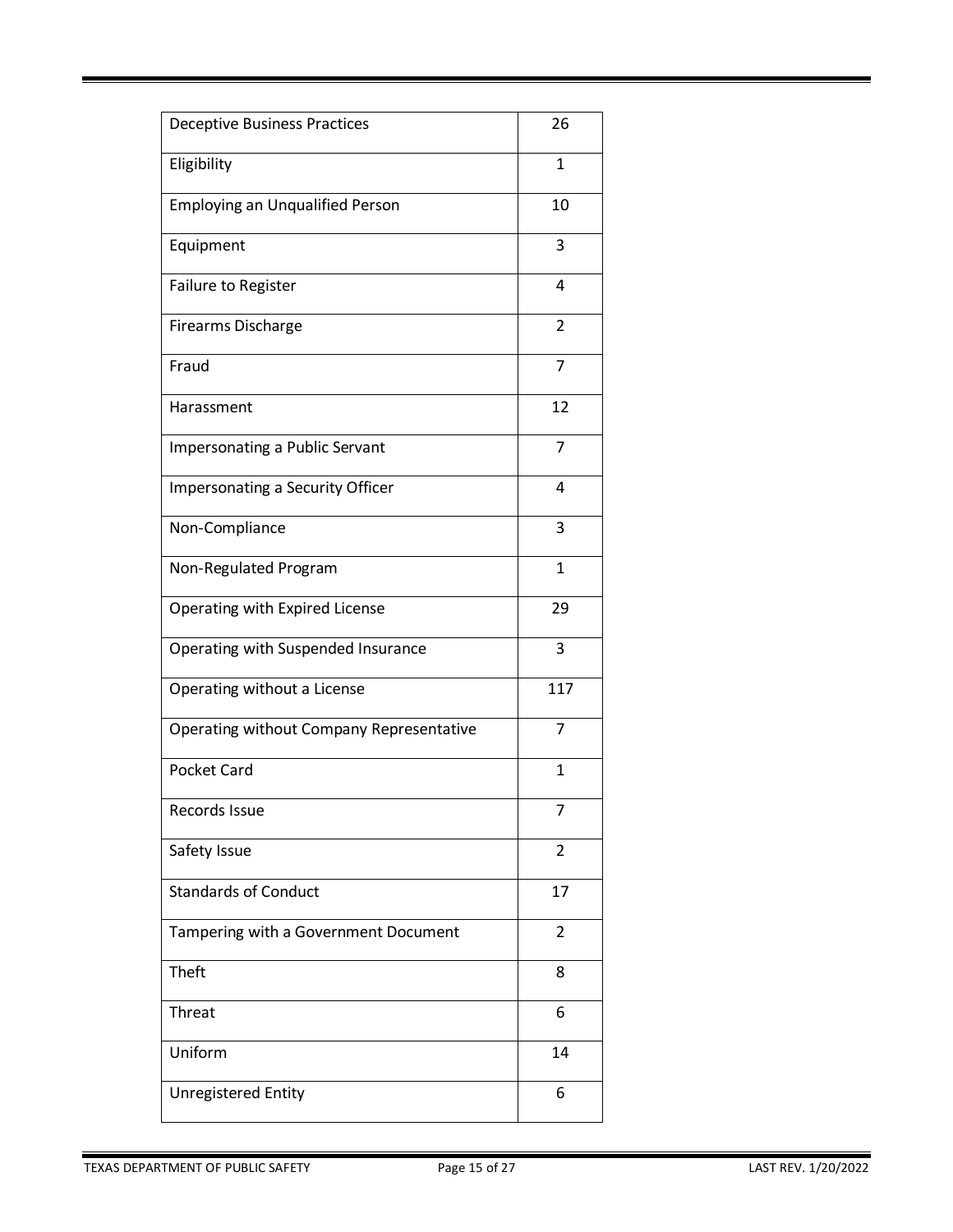| Other | 1 ሰሰ<br>∸∪∽ |
|-------|-------------|
|       |             |

### <span id="page-15-0"></span>**6.4. INVESTIGATIONS CONDUCTED**

In 2021, the Regulatory Services Division conducted 957 investigations: 376 from complaints, 530 from inspections, and 51 from Leads submitted by Law Enforcement or another State Agency.

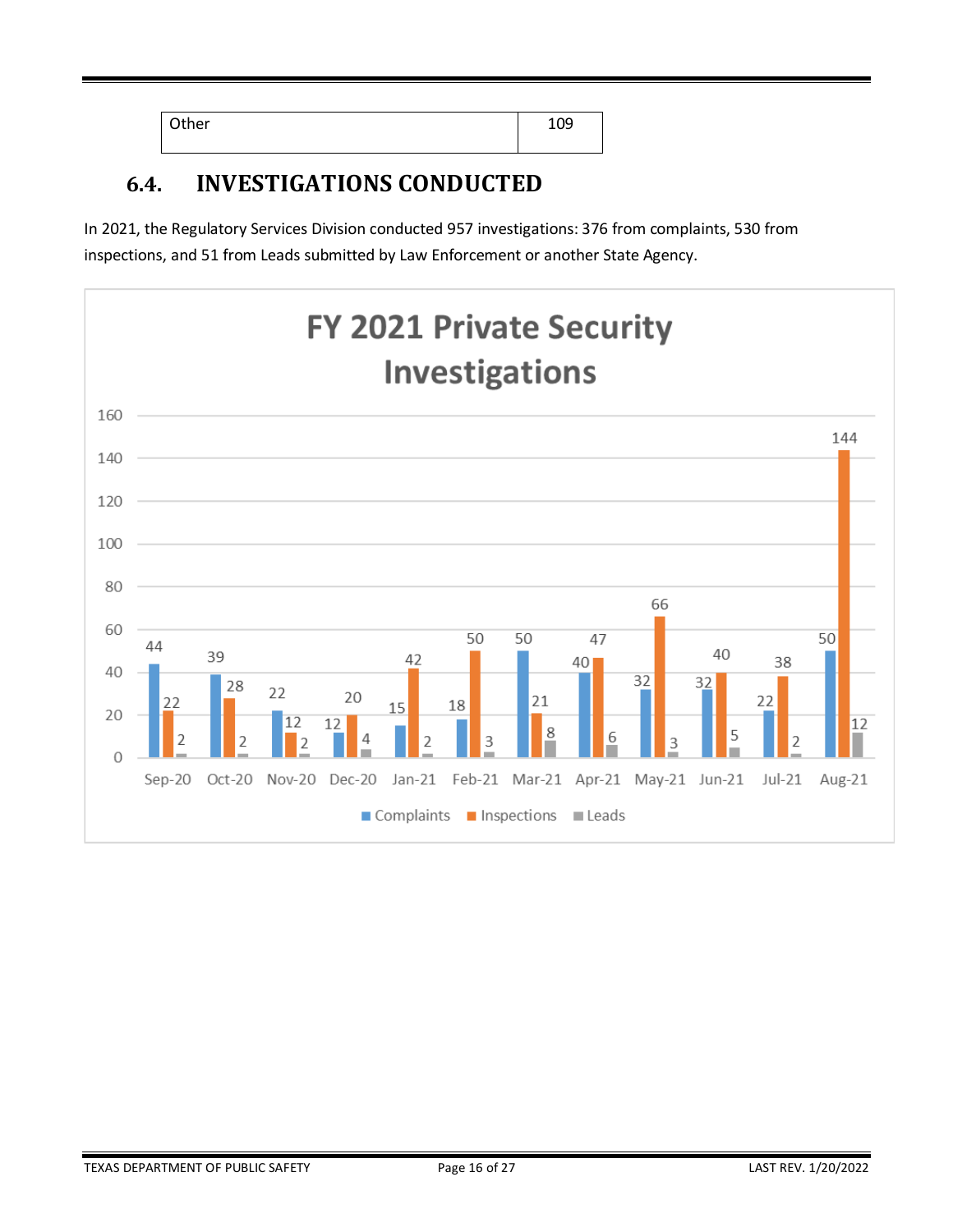### <span id="page-16-0"></span>**6.5. DISCIPLINARY ACTIONS**

In 2021, the Regulatory Services Division issued 1,314 formal disciplinary actions: 486 advisory notices, 146 fines, 13 revocations, and 669 suspensions.

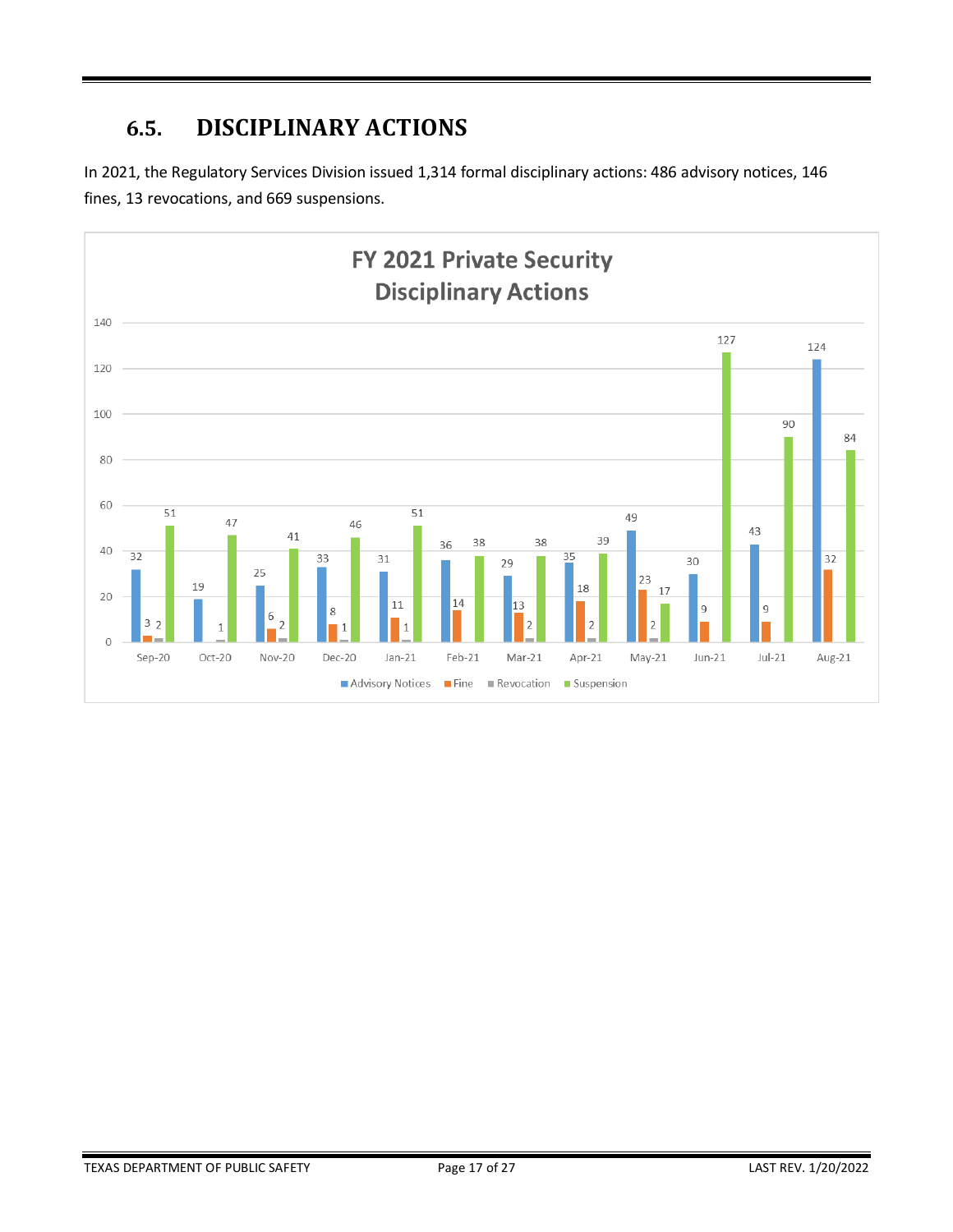## <span id="page-17-0"></span>**7. TEXAS METALS PROGRAM**

#### <span id="page-17-1"></span>**7.1. OVERVIEW**

The Regulatory Services Division registers and regulates all Metal Recycling Entities (MREs) in Texas under the authority of the Texas Occupations Code[, Chapter 1956,](https://statutes.capitol.texas.gov/Docs/OC/htm/OC.1956.htm) and the related administrative rules [\(Title 37, Part 1,](https://texreg.sos.state.tx.us/public/readtac$ext.ViewTAC?tac_view=4&ti=37&pt=1&ch=36)  [Chapter 36\)](https://texreg.sos.state.tx.us/public/readtac$ext.ViewTAC?tac_view=4&ti=37&pt=1&ch=36).

The Division licenses businesses, evaluates the eligibility of applicants through criminal history background checks, oversees transaction record-keeping, and conducts routine inspections to ensure compliance with applicable laws and administrative rules. The Division also provides online training to all MRE owners.

#### <span id="page-17-2"></span>**7.2. LICENSES ISSUED**



In 2021, the Regulatory Services Division issued 407 licenses.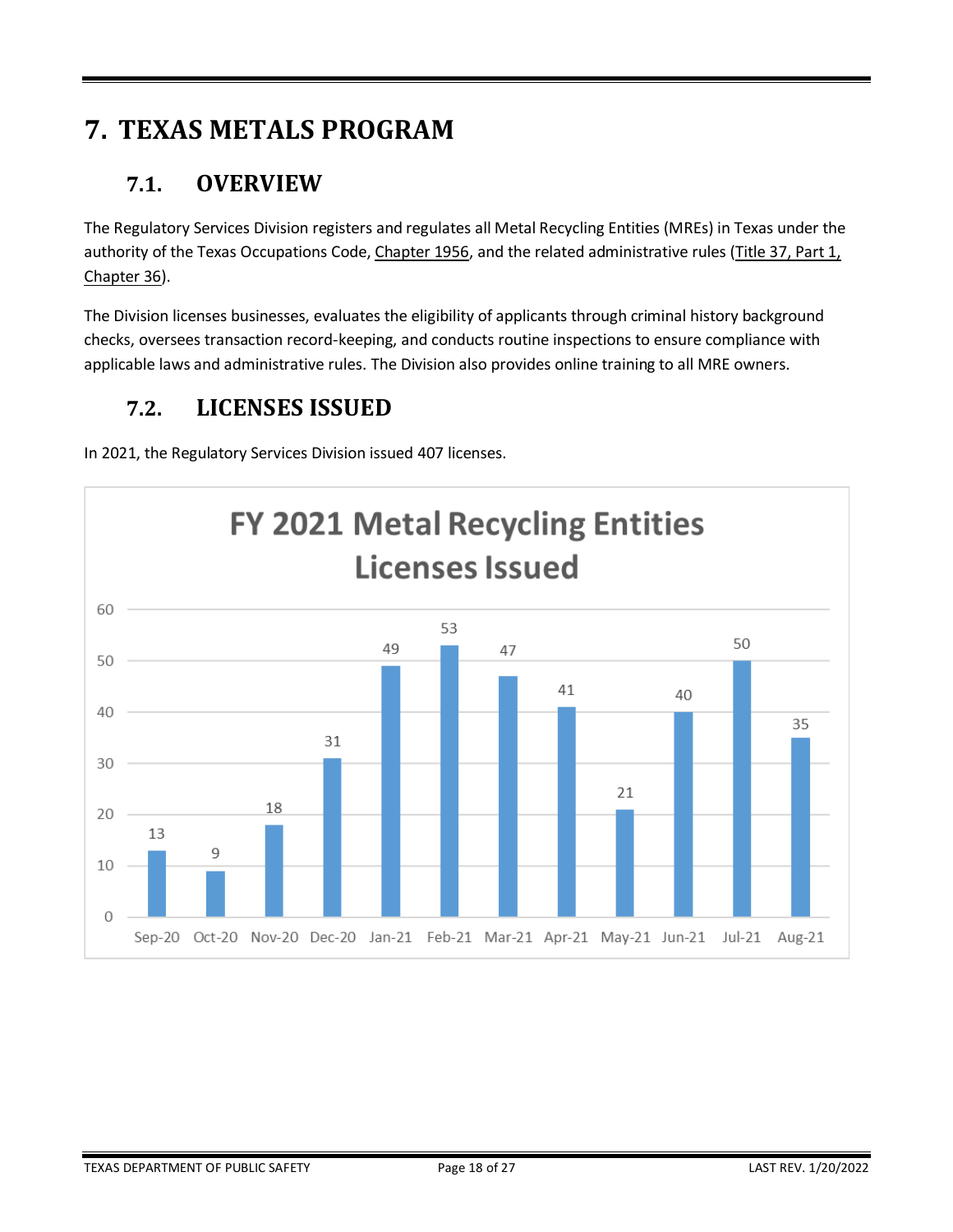<span id="page-18-0"></span>In 2021, the Regulatory Services Division received nine complaints: one was referred to another state agency, and the remainder resulted in no action due to insufficient evidence or no violation found.



#### **i VIOLATION DESIGNATION**

| <b>Deceptive Business Practices</b> |   |
|-------------------------------------|---|
| Non-Regulated Program               | 2 |
| Operating without a License         | 2 |
| Theft                               | 3 |
| Other                               |   |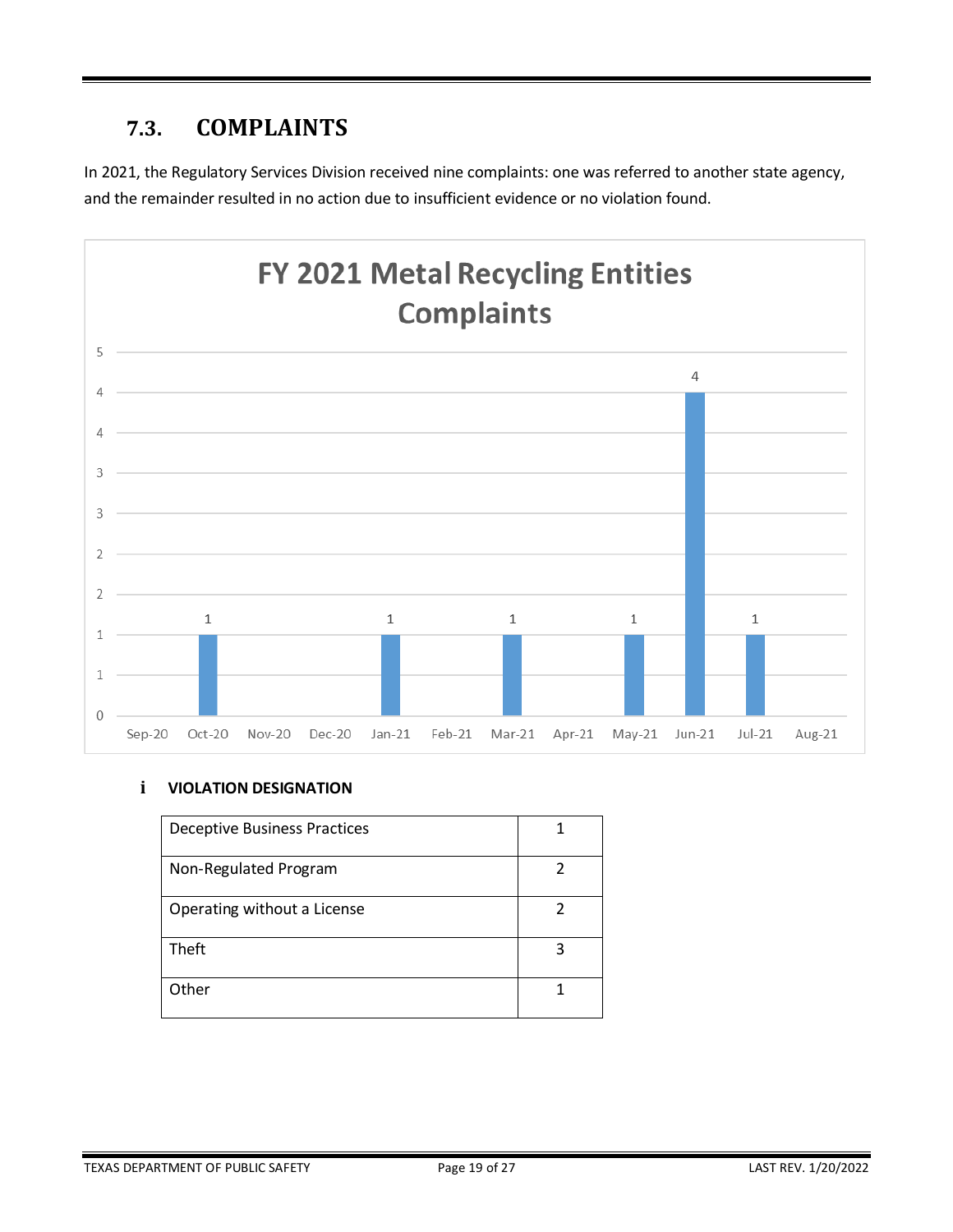### <span id="page-19-0"></span>**7.4. INVESTIGATIONS CONDUCTED**

In 2021, the Regulatory Services Division conducted 111 investigations: seven from complaints, 99 from Inspections, and five were Leads submitted by Law Enforcement or another State Agency.

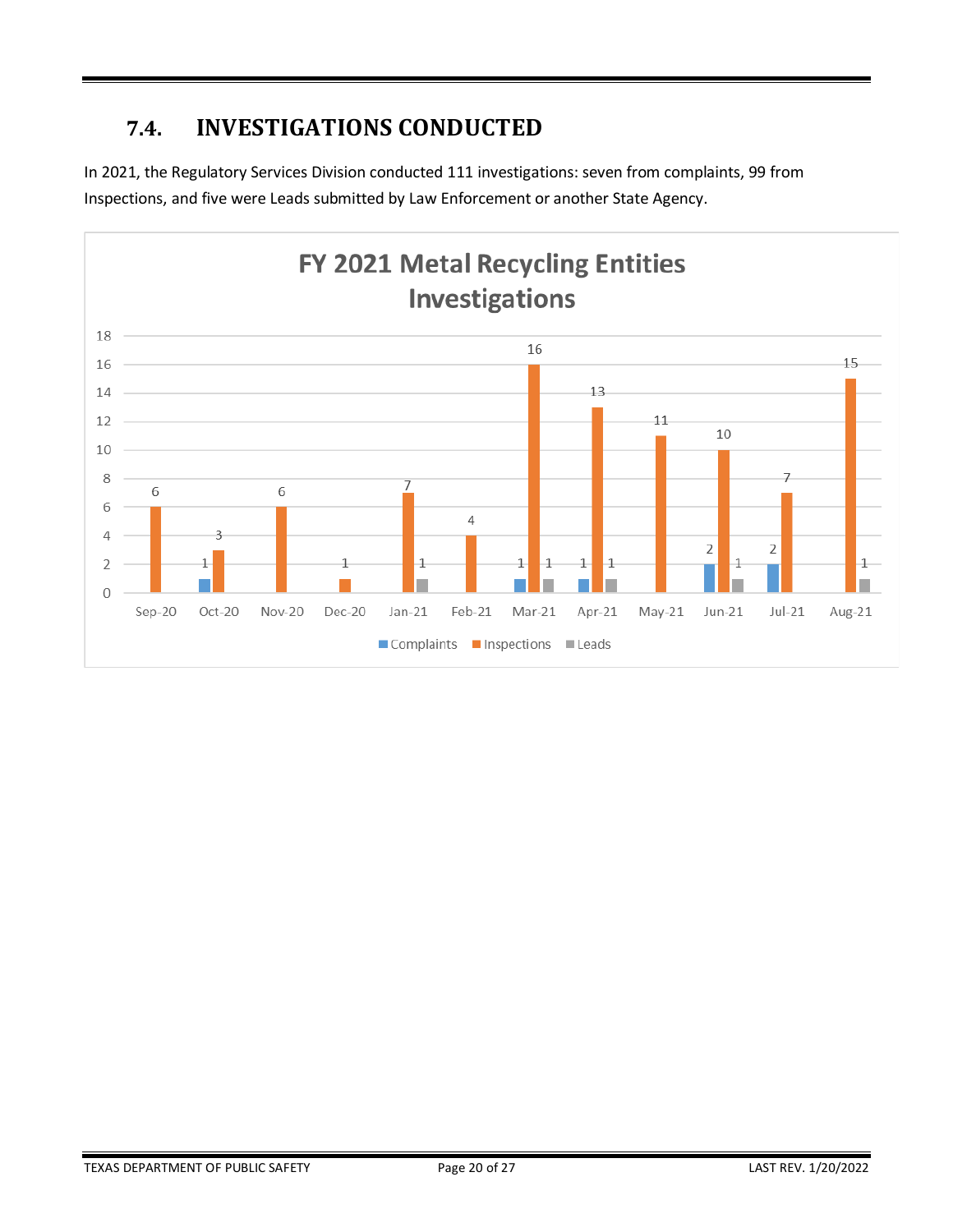### <span id="page-20-0"></span>**7.5. DISCIPLINARY ACTIONS**

In 2021, the Regulatory Services Division issued 264 formal disciplinary actions: 81 advisory notices, two fines, and 181 reprimands.

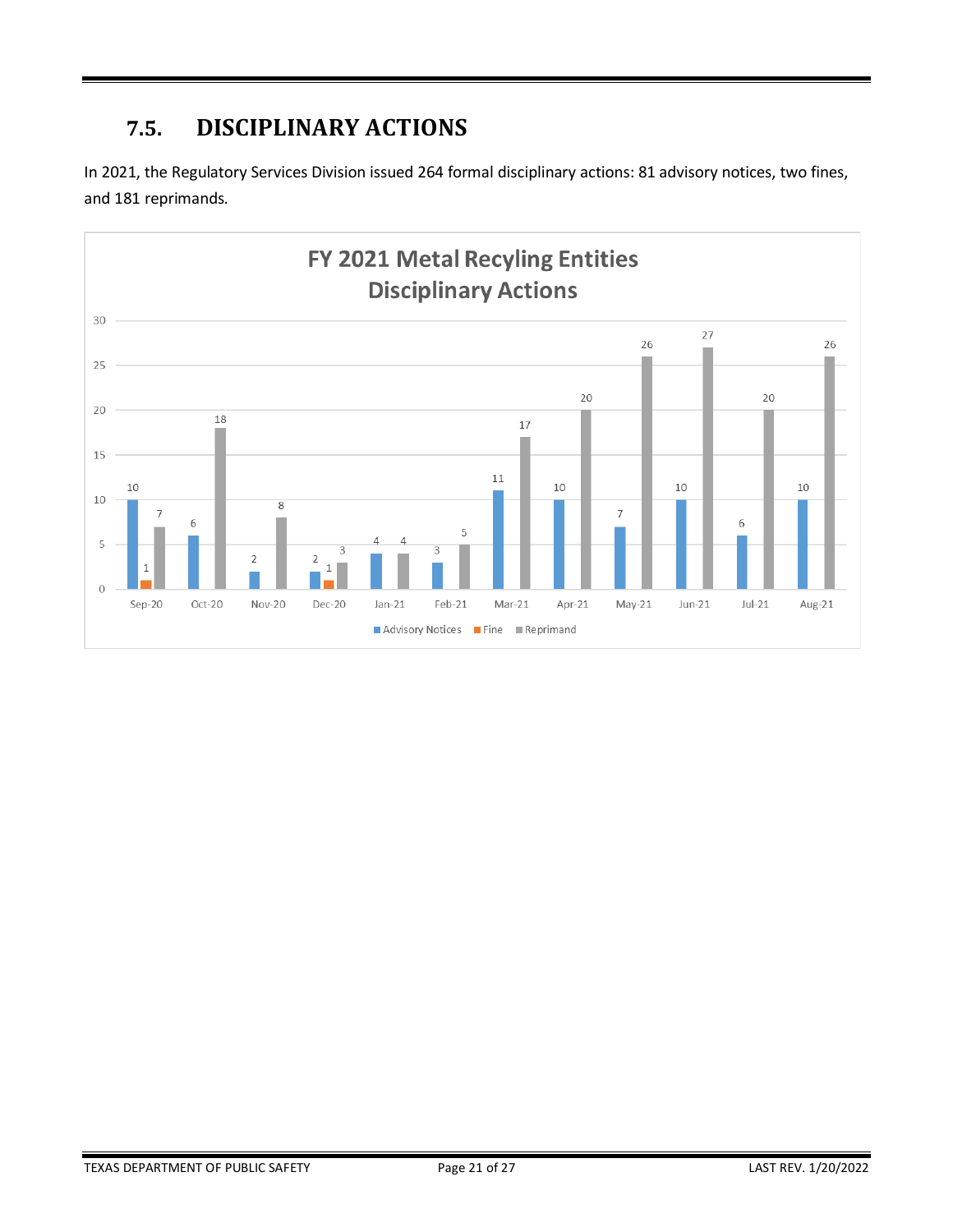## <span id="page-21-0"></span>**8. VEHICLE INSPECTION**

#### <span id="page-21-1"></span>**8.1. OVERVIEW**

The Regulatory Services Division administers the Vehicle Inspection (VI) program in Texas under the authority of the Texas Transportation Code, Chapters [547](https://statutes.capitol.texas.gov/Docs/TN/htm/TN.547.htm) an[d 548,](https://statutes.capitol.texas.gov/Docs/TN/htm/TN.548.htm) and the related administrative rules [\(Title 37, Part 1,](https://texreg.sos.state.tx.us/public/readtac$ext.ViewTAC?tac_view=4&ti=37&pt=1&ch=23)  [Chapter 23\)](https://texreg.sos.state.tx.us/public/readtac$ext.ViewTAC?tac_view=4&ti=37&pt=1&ch=23).

The VI program licenses all official vehicle inspection stations and inspectors throughout the state to help keep roadways safe and the environment clean. Vehicles are required to be inspected annually for conditions or defects that might cause traffic collisions and contribute to air pollution. Division employees are authorized to take appropriate enforcement action against anyone in violation of Texas laws.

Vehicles registered in Texas are required to pass an annual inspection to ensure compliance with safety standards. While safety inspections are required throughout the state, emissions testing is required of vehicles inspected in 17 Texas counties to comply with federally mandated clean air requirements. Vehicle inspections are performed at Official Vehicle Inspection Stations licensed by DPS.

### <span id="page-21-2"></span>**8.2. LICENSES ISSUED**

In 2021, the Regulatory Services Division issued 9,283 inspector licenses and 12,157 station licenses.

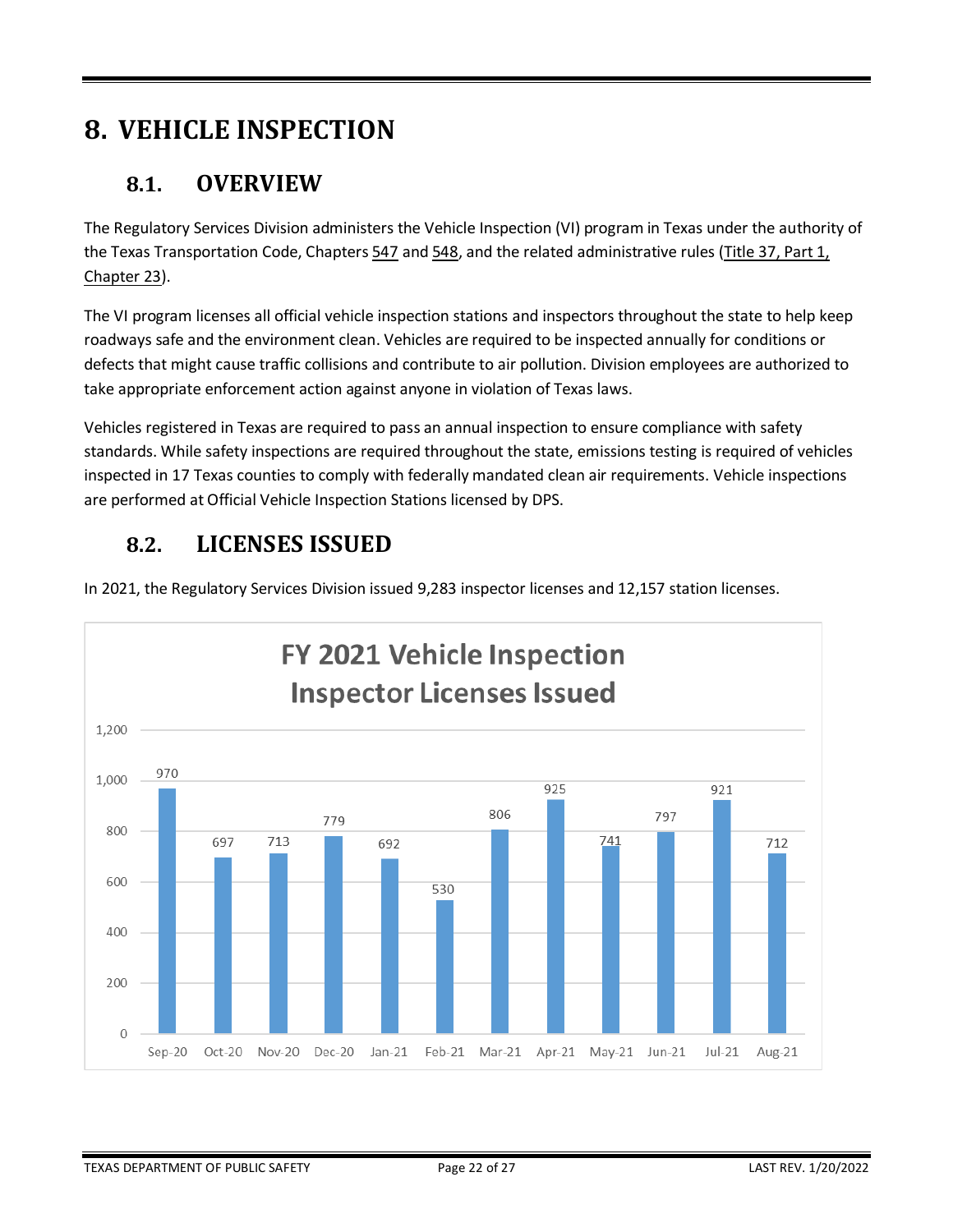

Note: Inspector licenses expire August  $31<sup>st</sup>$  of even number years and station licenses expire August  $31<sup>st</sup>$  of odd number years. The bulk of the renewal applications are submitted in the month of August.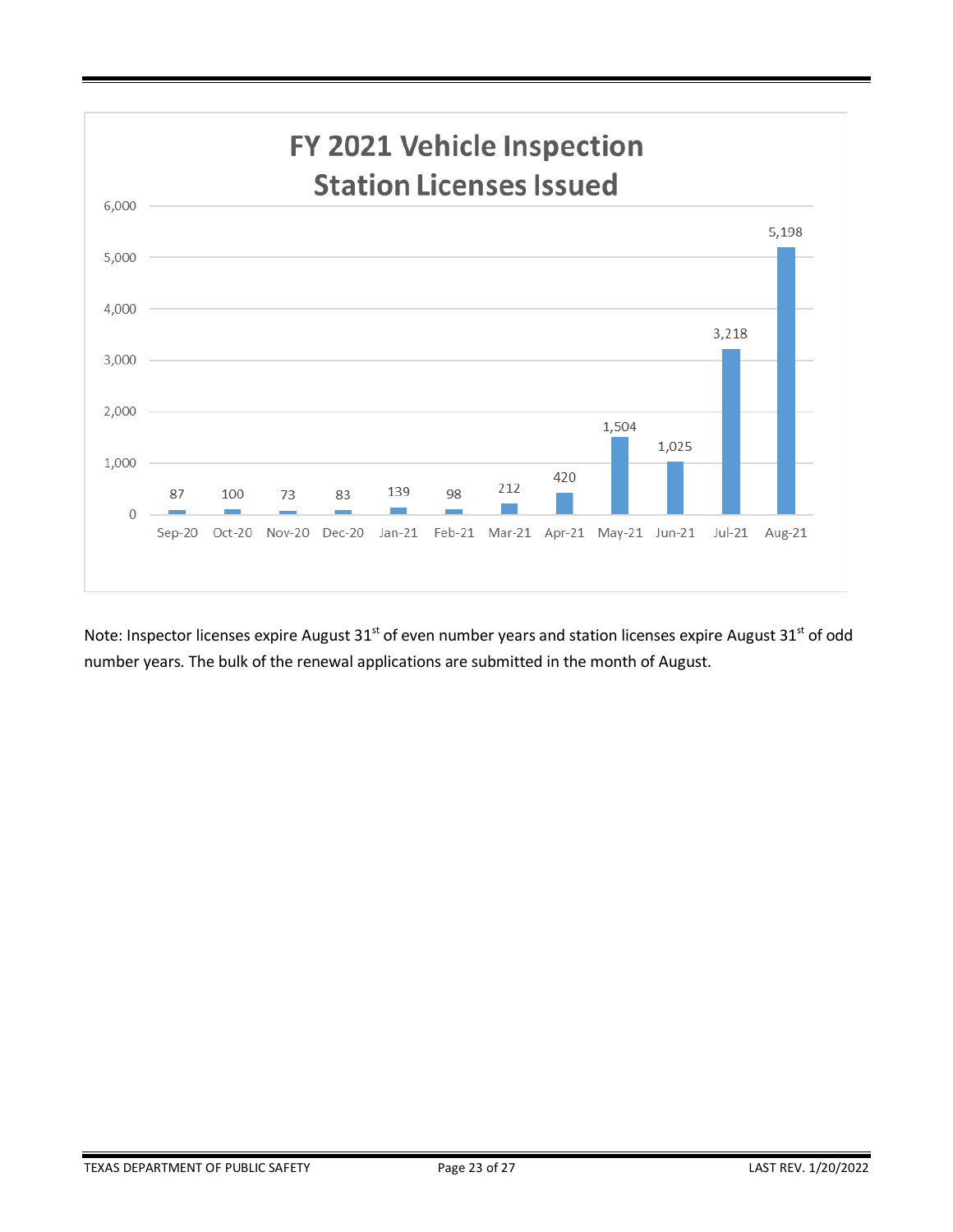<span id="page-23-0"></span>In 2021, the Regulatory Services Division received 341 complaints: 71 were referred for disciplinary action, two were referred to another division, and the remainder resulted in no action due to insufficient evidence or no violation found.



#### **i VIOLATION DESIGNATION**

| Advertisement Violation                                   | 1                        |
|-----------------------------------------------------------|--------------------------|
| <b>Company Representative Failing to Oversee Business</b> | 1                        |
| <b>Deceptive Business Practices</b>                       | 37                       |
| Defective Equipment                                       | $\overline{\phantom{a}}$ |
| <b>Emissions Violations</b>                               | 2                        |
| <b>Employing an Unqualified Person</b>                    | 3                        |
| Failure to Inspect                                        | 12                       |
| Fraud                                                     | 8                        |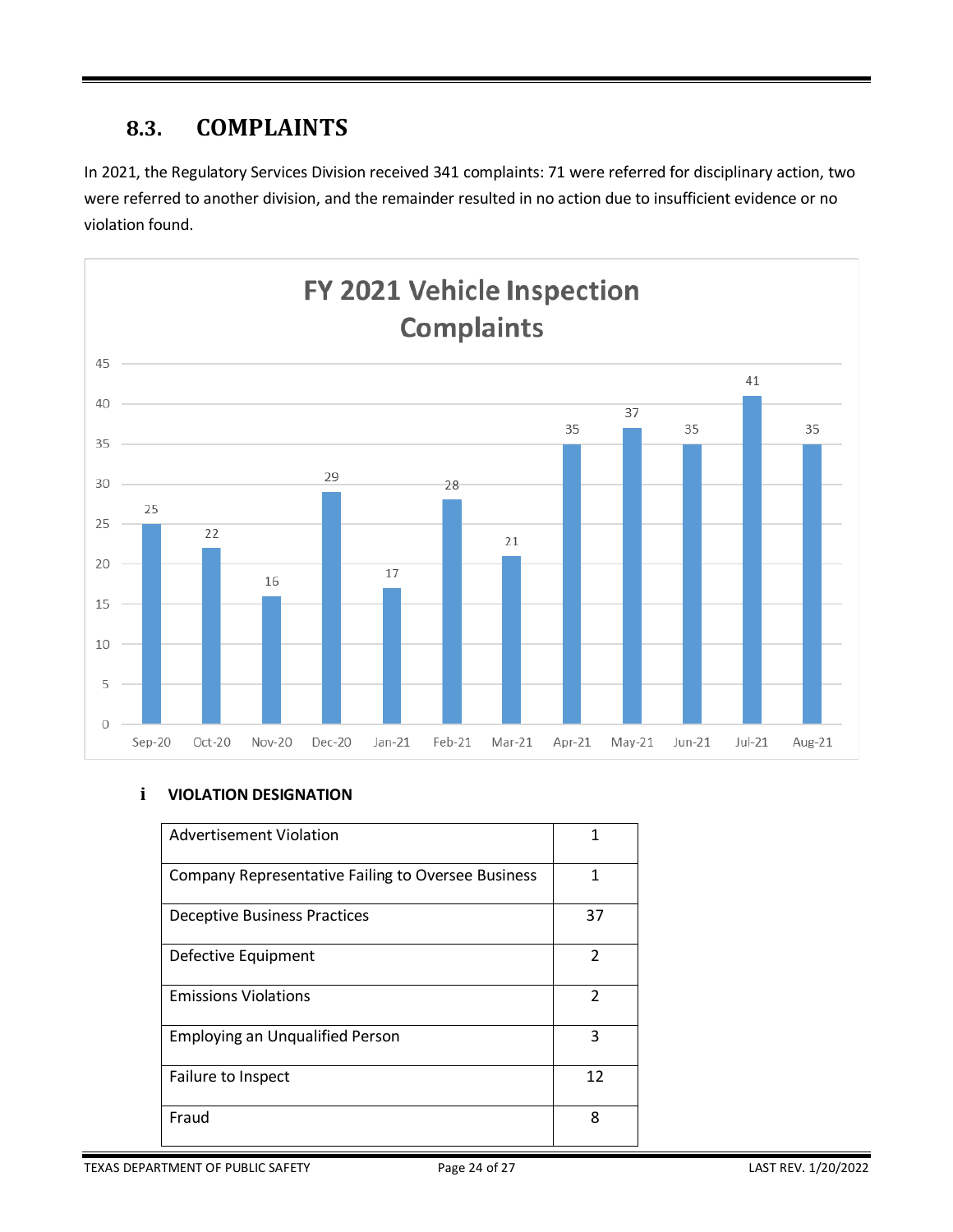| Fraudulent Inspection        | 117 |
|------------------------------|-----|
| <b>Fraudulent VIR</b>        | 7   |
| Non-Compliance               | 1   |
| Operating without a License  | 1   |
| Records Issue                | 3   |
| Safety Issue                 | 14  |
| <b>Standards of Conduct</b>  | 22  |
| VI Inspection Fee Overcharge | 29  |
| Other                        | 81  |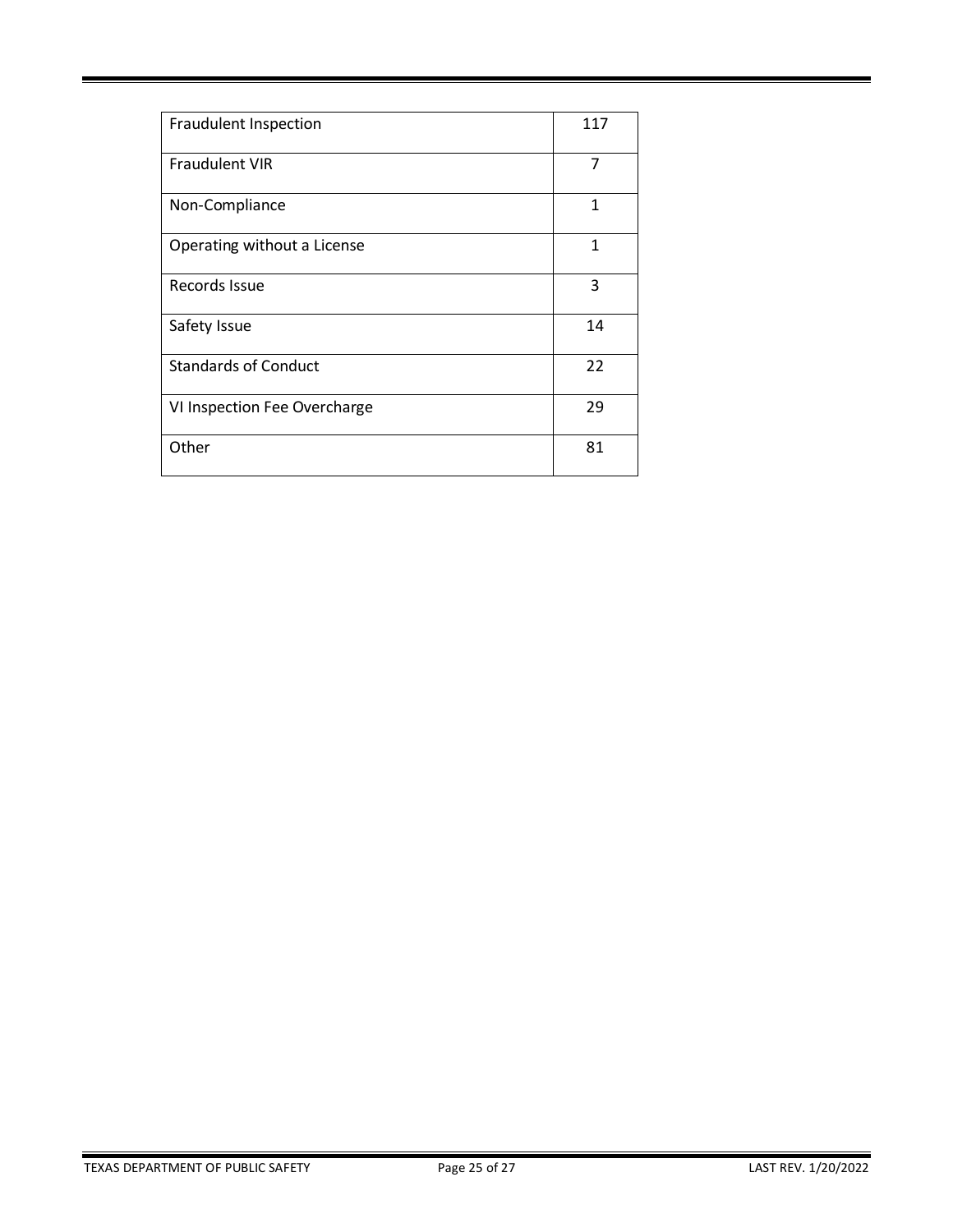### <span id="page-25-0"></span>**8.4. INVESTIGATIONS CONDUCTED**

In 2021, the Regulatory Services Division conducted 731 investigations: 93 from Clean Scan analysis, 237 from complaints, 372 from inspections, and 29 were Leads submitted by Law Enforcement or another State Agency.